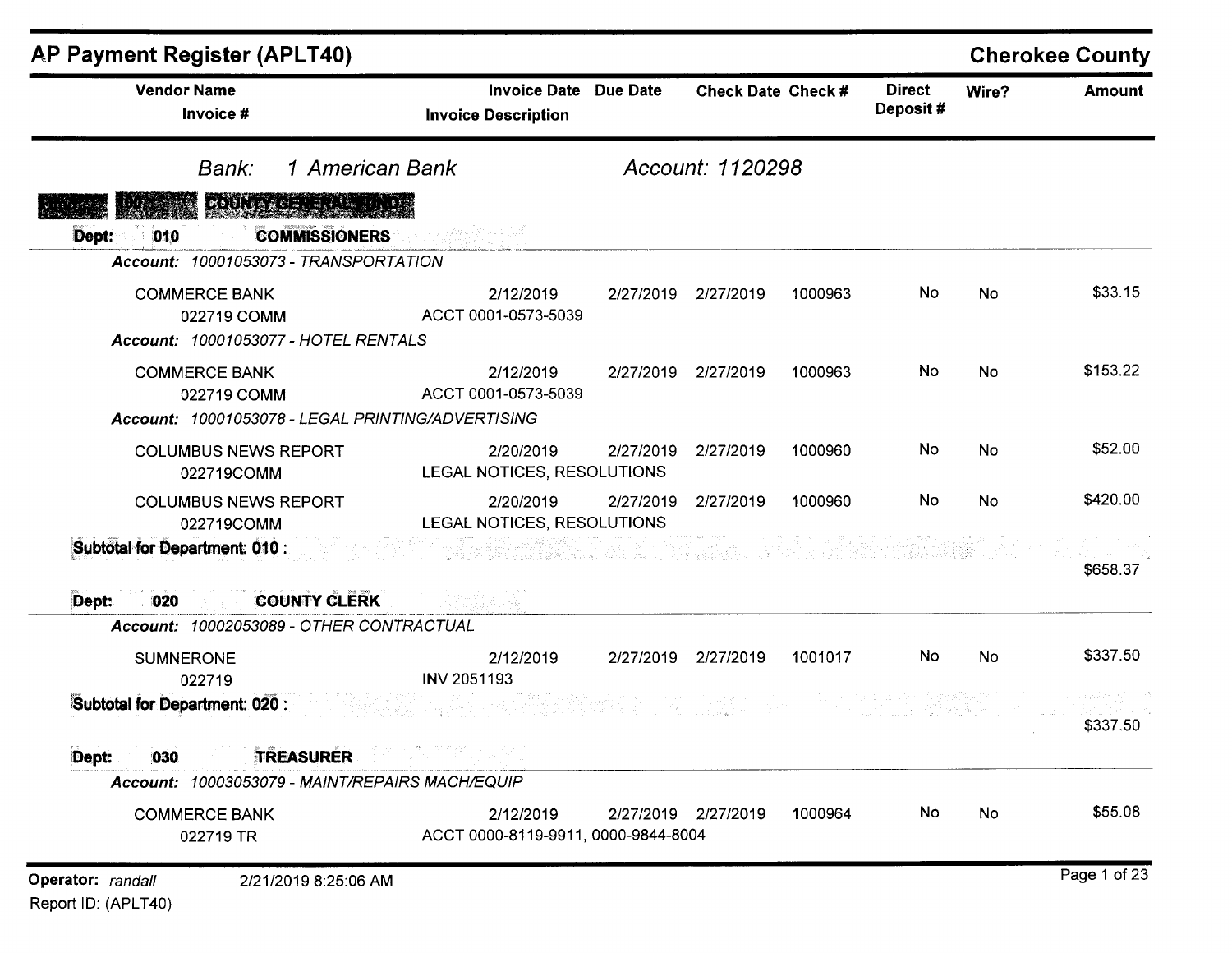| <b>AP Payment Register (APLT40)</b>                                    |                                                            |                     |                             |         |                           |           | <b>Cherokee County</b> |
|------------------------------------------------------------------------|------------------------------------------------------------|---------------------|-----------------------------|---------|---------------------------|-----------|------------------------|
| <b>Vendor Name</b><br>Invoice #                                        | <b>Invoice Date Due Date</b><br><b>Invoice Description</b> |                     | Check Date Check #          |         | <b>Direct</b><br>Deposit# | Wire?     | Amount                 |
| Account: 10003053088 - CLASSES/TRAINING FEES                           |                                                            |                     |                             |         |                           |           |                        |
| <b>COMMERCE BANK</b><br>022719 TR                                      | 2/12/2019<br>ACCT 0000-8119-9911, 0000-9844-8004           | 2/27/2019 2/27/2019 |                             | 1000964 | No                        | No        | \$272.20               |
| Subtotal for Department: 030 :                                         |                                                            |                     | rufikur (francouzh-1940) eo |         |                           |           | \$327.28               |
| <b>ATTORNEY</b><br>Dept:<br>$ 040\rangle$                              |                                                            |                     |                             |         |                           |           |                        |
| Account: 10004053021 - PRINTING/OFFICE SUPPLIES                        |                                                            |                     |                             |         |                           |           |                        |
| <b>TDS SERVICE</b><br>022719                                           | 2/19/2019<br><b>INV 95442</b>                              | 2/27/2019           | 2/27/2019                   | 1001019 | <b>No</b>                 | No        | \$12.23                |
| <b>XEROX CORPORATION</b><br>022719                                     | 2/19/2019<br>INV 095889299                                 | 2/27/2019 2/27/2019 |                             | 1001028 | No                        | No        | \$256.23               |
| Account: 10004053023 - EMPLOYEE FOOD/MEALS                             |                                                            |                     |                             |         |                           |           |                        |
| <b>COMMERCE BANK</b><br>022719 ATT1<br>Account: 10004053030 - GASOLINE | 2/19/2019<br>ACCT 0000-3278-5388                           | 2/27/2019           | 2/27/2019                   | 1000963 | <b>No</b>                 | <b>No</b> | \$28.23                |
| <b>COMMERCE BANK</b><br>022719 ATT1                                    | 2/19/2019<br>ACCT 0000-3278-5388                           | 2/27/2019           | 2/27/2019                   | 1000963 | <b>No</b>                 | <b>No</b> | \$34.25                |
| <b>COMMERCE BANK</b><br>022719 ATT 2                                   | 2/19/2019<br>ACCT 0000-0198-5126                           | 2/27/2019           | 2/27/2019                   | 1000963 | No                        | <b>No</b> | \$68.17                |
| Account: 10004053075 - DUES/SUBSCRIPTIONS                              |                                                            |                     |                             |         |                           |           |                        |
| <b>COMMERCE BANK</b><br>022719 ATT                                     | 2/19/2019<br>ACCT 0000-1062-4013                           | 2/27/2019           | 2/27/2019                   | 1000963 | No.                       | <b>No</b> | \$75.00                |
| <b>COMMERCE BANK</b><br>022719 ATT1                                    | 2/19/2019<br>ACCT 0000-3278-5388                           |                     | 2/27/2019 2/27/2019         | 1000963 | No.                       | No.       | \$181.00               |
| Account: 10004053089 - OTHER CONTRACTUAL                               |                                                            |                     |                             |         |                           |           |                        |
| THOMSON REUTERS - WEST<br>022719                                       | 2/19/2019<br>INV 839703838                                 |                     | 2/27/2019 2/27/2019         | 1001021 | No.                       | No        | \$0.09                 |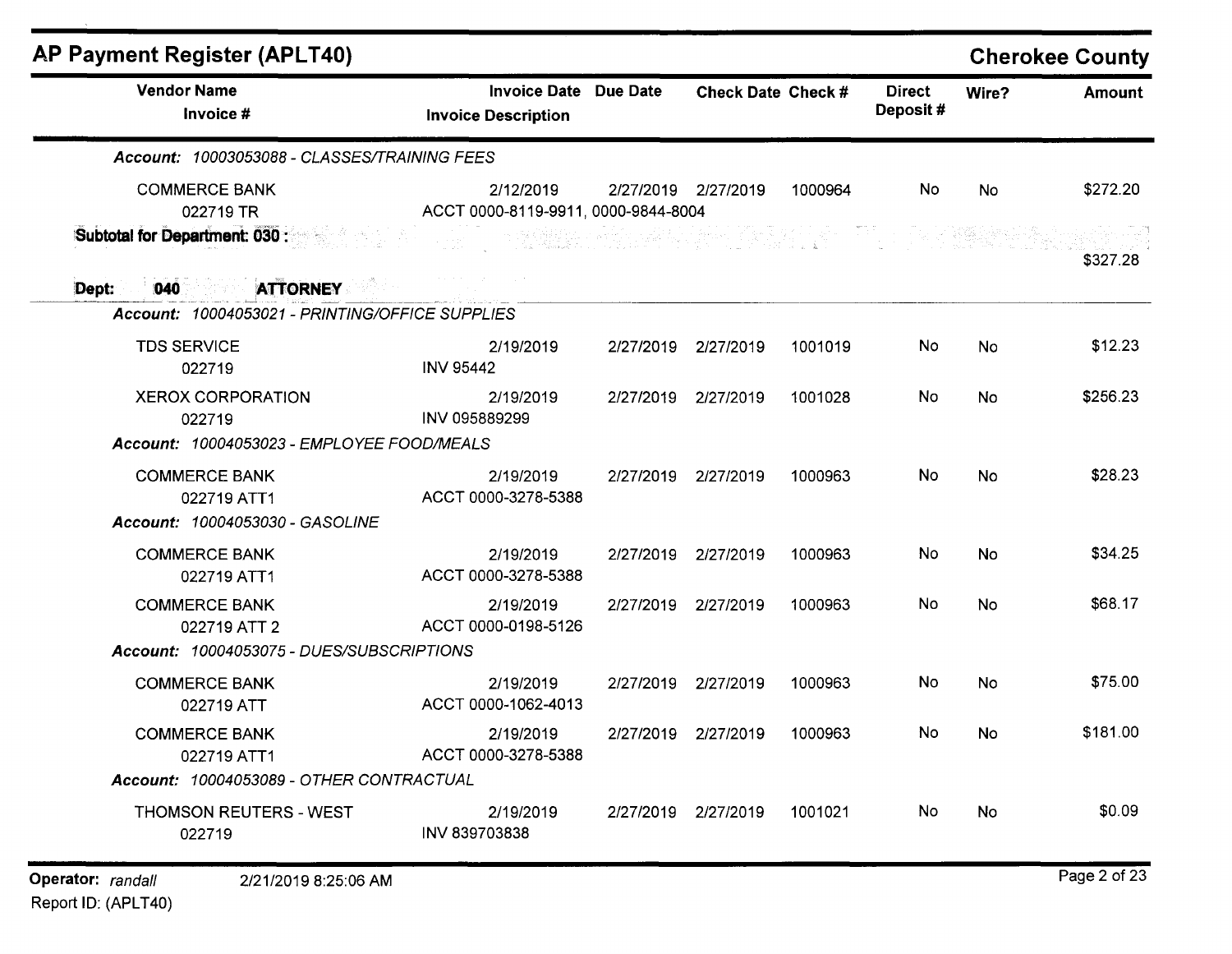| <b>Vendor Name</b>                                                                       | <b>Invoice Date</b>                | Due Date   | Check Date Check #  |         | <b>Direct</b> | Wire? | <b>Amount</b> |
|------------------------------------------------------------------------------------------|------------------------------------|------------|---------------------|---------|---------------|-------|---------------|
| Invoice #                                                                                | <b>Invoice Description</b>         |            |                     |         | Deposit#      |       |               |
| <b>THOMSON REUTERS - WEST</b><br>022719<br>Account: 10004053093 - OFFICE FURNITURE/EQUIP | 2/19/2019<br>INV 839703838         | 2/27/2019  | 2/27/2019           | 1001021 | <b>No</b>     | No    | \$260.00      |
| OFFICE DEPOT BUSINESS CREDIT<br>022719                                                   | 2/19/2019<br>ACCT 6011568510075203 |            | 2/27/2019 2/27/2019 | 1001006 | No.           | No.   | \$384.97      |
| Subtotal for Department: 040 :                                                           |                                    |            |                     |         |               |       | \$1,300.17    |
| <b>REGISTER OF DEEDS</b><br>Dept:<br>050<br>Account: 10005053077 - HOTEL RENTALS         |                                    |            |                     |         |               |       |               |
| <b>COMMERCE BANK</b><br>022719 ROD<br>Account: 10005053230 - FOOD/TRAVEL EXPENSES        | 2/12/2019<br>ACCT 0000-0111-8991   | 2/27/2019  | 2/27/2019           | 1000963 | No.           | No    | \$203.30      |
| <b>COMMERCE BANK</b><br>022719 ROD                                                       | 2/12/2019<br>ACCT 0000-0111-8991   |            | 2/27/2019 2/27/2019 | 1000963 | No            | No    | \$49.79       |
| Subtotal for Department: 050 :                                                           |                                    |            |                     |         |               |       | \$253.09      |
| Dept:<br><b>SHERIFF &amp; JAIL</b><br>060                                                |                                    |            |                     |         |               |       |               |
| Account: 10006053021 - PRINTING/OFFICE SUPPLIES                                          |                                    |            |                     |         |               |       |               |
| <b>COMMERCE BANK</b><br>022719 SH 5                                                      | 2/19/2019<br>ACCT0000-0198-5019    | 2/27/2019  | 2/27/2019           | 1000963 | No.           | No    | \$5.80        |
| <b>CINTAS CORP</b>                                                                       | 2/12/2019<br>INV 8403994095        |            | 2/27/2019 2/27/2019 | 1000954 | <b>No</b>     | No    | \$57.95       |
| 022719                                                                                   |                                    |            |                     |         |               |       |               |
| Account: 10006053022 - EMPLOYEE UNIFORMS/ACCESSORIES                                     |                                    |            |                     |         |               |       |               |
| <b>SYMBOL ARTS</b><br>022719                                                             | 2/19/2019<br>INV 0324234           | 12/31/2018 | 2/27/2019           | 1001018 | No.           | No.   | \$345.00      |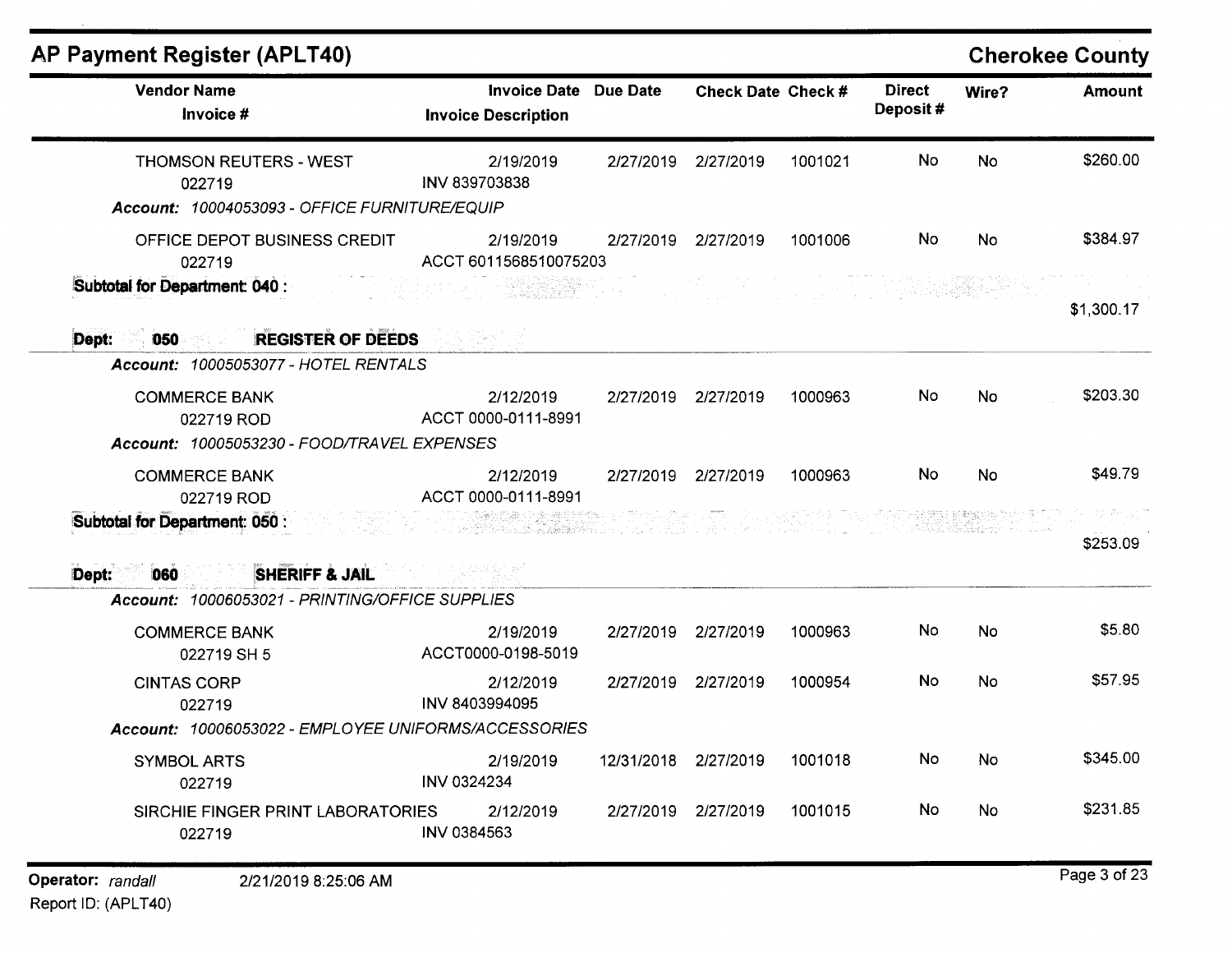| <b>Vendor Name</b><br>Invoice #                                                     | Invoice Date Due Date<br><b>Invoice Description</b>                     |                     | Check Date Check # |         | <b>Direct</b><br>Deposit# | Wire?     | <b>Amount</b> |
|-------------------------------------------------------------------------------------|-------------------------------------------------------------------------|---------------------|--------------------|---------|---------------------------|-----------|---------------|
| KANSAS SHERIFFS ASSOCIATION<br>022719                                               | 2/19/2019<br><b>INV 948</b>                                             | 2/27/2019           | 2/27/2019          | 1000985 | <b>No</b>                 | <b>No</b> | \$120.00      |
| <b>COMMERCE BANK</b><br>022719 SH 5<br>Account: 10006053025 - PARTS/VEHICLE REPAIRS | 2/19/2019<br>ACCT0000-0198-5019                                         | 2/27/2019 2/27/2019 |                    | 1000963 | No                        | <b>No</b> | \$40.95       |
| MIKE CARPINO FORD MERCURY INC<br>022719                                             | 2/12/2019<br><b>INV 111889</b>                                          | 2/27/2019 2/27/2019 |                    | 1000998 | No                        | <b>No</b> | \$35.53       |
| NATALINIS AUTOMOTIVE<br>02272019                                                    | 2/12/2019<br>INV 693583, 693904                                         | 2/27/2019 2/27/2019 |                    | 1001001 | No.                       | <b>No</b> | \$12.23       |
| NATALINIS AUTOMOTIVE<br>022719                                                      | 2/20/2019<br>INV 694560, 694584, 694601, 694213, 694235, 694211, 694122 | 2/27/2019 2/27/2019 |                    | 1001001 | No.                       | No.       | \$76.06       |
| <b>NATALINIS AUTOMOTIVE</b><br>022719                                               | 2/20/2019<br>INV 694560, 694584, 694601, 694213, 694235, 694211, 694122 | 2/27/2019 2/27/2019 |                    | 1001001 | No                        | No        | \$46.99       |
| <b>NATALINIS AUTOMOTIVE</b><br>02272019                                             | 2/12/2019<br>INV 693583, 693904                                         | 2/27/2019 2/27/2019 |                    | 1001001 | <b>No</b>                 | <b>No</b> | \$18.10       |
| NATALINIS AUTOMOTIVE<br>022719                                                      | 2/20/2019<br>INV 694560, 694584, 694601, 694213, 694235, 694211, 694122 | 2/27/2019 2/27/2019 |                    | 1001001 | <b>No</b>                 | <b>No</b> | \$151.98      |
| KANSASLAND TIRE OF PITTSBURG<br>022719                                              | 2/20/2019<br><b>INV 185731</b>                                          | 2/27/2019 2/27/2019 |                    | 1000986 | No                        | <b>No</b> | \$148.20      |
| NATALINIS AUTOMOTIVE<br>022719                                                      | 2/20/2019<br>INV 694560, 694584, 694601, 694213, 694235, 694211, 694122 | 2/27/2019 2/27/2019 |                    | 1001001 | No                        | <b>No</b> | \$31.48       |
| NATALINIS AUTOMOTIVE<br>022719                                                      | 2/20/2019<br>INV 694560, 694584, 694601, 694213, 694235, 694211, 694122 | 2/27/2019 2/27/2019 |                    | 1001001 | No.                       | <b>No</b> | \$37.98       |
| <b>TESSCO INC</b><br>022719                                                         | 2/19/2019<br>INV 900771, 900772                                         | 2/27/2019 2/27/2019 |                    | 1001020 | No                        | <b>No</b> | \$103.62      |
| NATALINIS AUTOMOTIVE<br>022719                                                      | 2/20/2019<br>INV 694560, 694584, 694601, 694213, 694235, 694211, 694122 | 2/27/2019           | 2/27/2019          | 1001001 | No.                       | No.       | (\$34.48)     |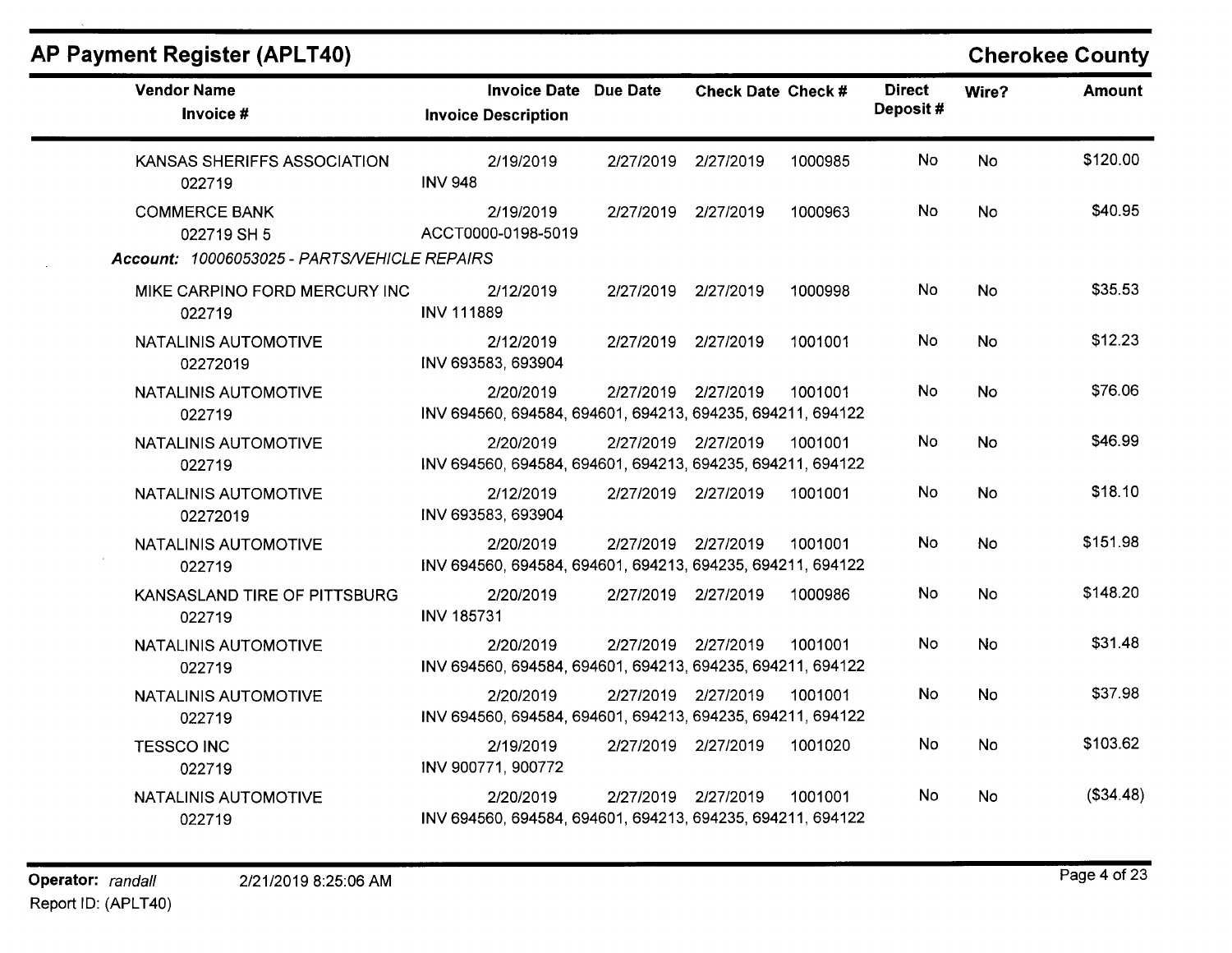## **AP Payment Register (APLT40)**

## **Cherokee County**

| <b>Vendor Name</b><br>Invoice #                                            | <b>Invoice Date Due Date</b><br><b>Invoice Description</b>              |                      | Check Date Check # |         | <b>Direct</b><br>Deposit# | Wire?     | <b>Amount</b> |
|----------------------------------------------------------------------------|-------------------------------------------------------------------------|----------------------|--------------------|---------|---------------------------|-----------|---------------|
| NEPTUNE RADIATOR & AUTO REPAIR<br>022719                                   | 2/12/2019<br>REPAIR ORDER 0025178                                       | 2/27/2019            | 2/27/2019          | 1001002 | <b>No</b>                 | <b>No</b> | \$161.97      |
| <b>TESSCO INC</b><br>022719                                                | 2/19/2019<br>INV 900771, 900772                                         | 2/27/2019 2/27/2019  |                    | 1001020 | No                        | <b>No</b> | \$223.29      |
| NATALINIS AUTOMOTIVE<br>022719<br>Account: 10006053028 - COMPUTER SUPPLIES | 2/20/2019<br>INV 694560, 694584, 694601, 694213, 694235, 694211, 694122 | 2/27/2019 2/27/2019  |                    | 1001001 | No                        | <b>No</b> | (\$73.06)     |
| AXON ENTERPRISE, INC.<br>022719                                            | 2/12/2019<br><b>INV SI1573784</b>                                       | 12/31/2018 2/27/2019 |                    | 1000947 | No                        | <b>No</b> | \$2,487.00    |
| <b>NEWEGG BUSINESS, INC</b><br>022719                                      | 2/12/2019<br>INV 1301729849, 1301728854                                 | 12/31/2018           | 2/27/2019          | 1001003 | No                        | <b>No</b> | \$96.08       |
| NEWEGG BUSINESS, INC<br>022719 SH2                                         | 2/19/2019<br>INV 1301799542, 1301792096                                 | 2/27/2019            | 2/27/2019          | 1001003 | No                        | <b>No</b> | \$99.98       |
| <b>NEWEGG BUSINESS, INC</b><br>022719 SH3                                  | 2/19/2019<br>ORDER 1205416213, 1205416153                               | 2/27/2019 2/27/2019  |                    | 1001003 | No                        | <b>No</b> | \$96.08       |
| <b>NEWEGG BUSINESS, INC.</b><br>022719                                     | 2/12/2019<br>INV 1301729849, 1301728854                                 | 12/31/2018           | 2/27/2019          | 1001003 | No                        | <b>No</b> | \$37.78       |
| <b>NEWEGG BUSINESS, INC</b><br>022719 SH2                                  | 2/19/2019<br>INV 1301799542, 1301792096                                 | 2/27/2019            | 2/27/2019          | 1001003 | No                        | <b>No</b> | \$219.98      |
| NEWEGG BUSINESS, INC<br>022719 SH3<br>Account: 10006053030 - GASOLINE      | 2/19/2019<br>ORDER 1205416213, 1205416153                               | 2/27/2019            | 2/27/2019          | 1001003 | No                        | <b>No</b> | \$37.78       |
| <b>COMMERCE BANK</b><br>022719 SH 5                                        | 2/19/2019<br>ACCT0000-0198-5019                                         | 2/27/2019 2/27/2019  |                    | 1000963 | <b>No</b>                 | <b>No</b> | \$42.95       |
| <b>COMMERCE BANK</b><br>022719 SH 4                                        | 2/19/2019<br>ACCT 001-0226-3274                                         | 2/27/2019            | 2/27/2019          | 1000963 | No                        | <b>No</b> | \$77.00       |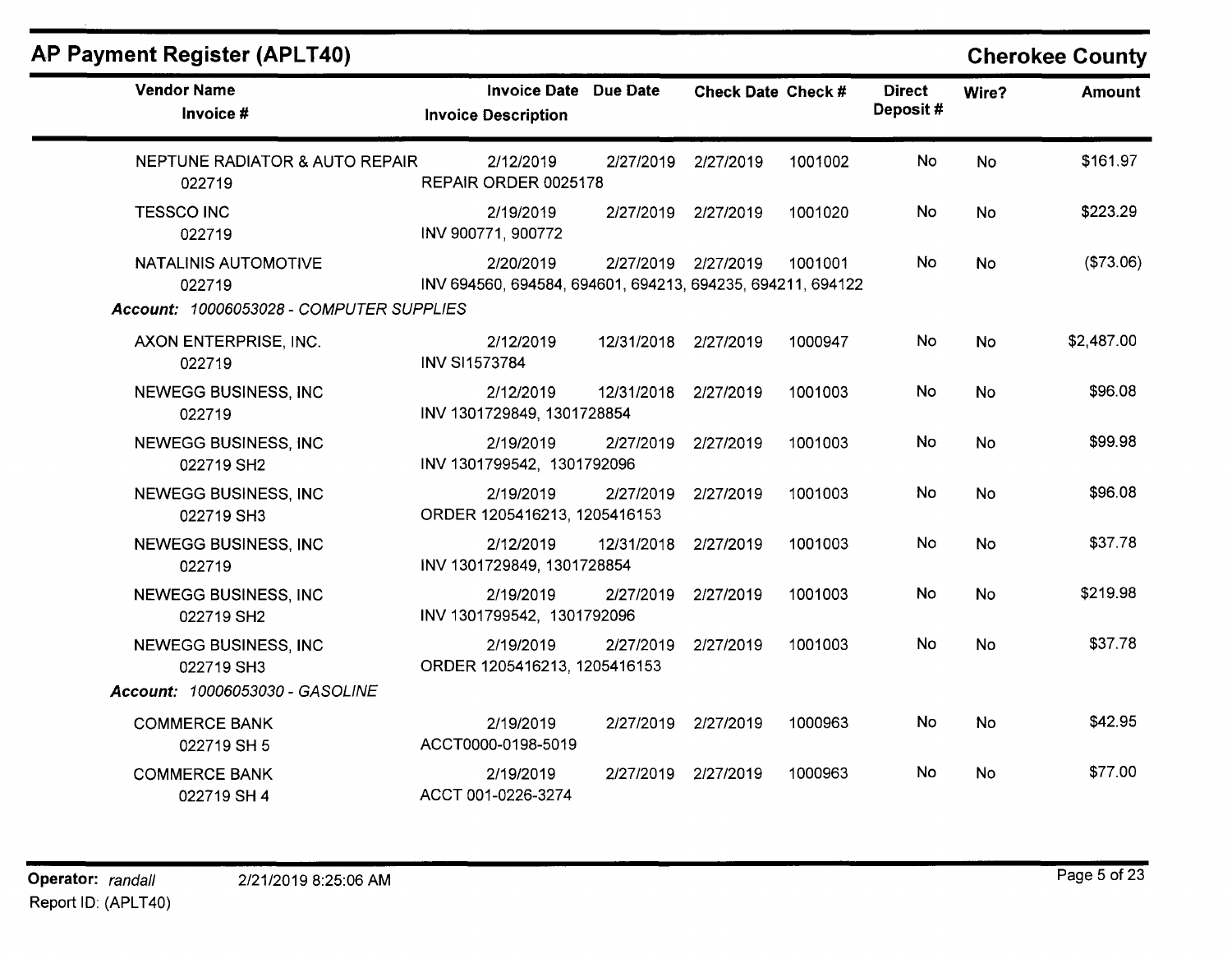| <b>Vendor Name</b><br>Invoice #                                                    | <b>Invoice Date Due Date</b><br><b>Invoice Description</b> |                      | Check Date Check #  |         | <b>Direct</b><br>Deposit# | Wire?     | <b>Amount</b> |
|------------------------------------------------------------------------------------|------------------------------------------------------------|----------------------|---------------------|---------|---------------------------|-----------|---------------|
| <b>COMMERCE BANK</b><br>022719 SH                                                  | 2/19/2019<br>ACCT 0000-0198-5001                           |                      | 2/27/2019 2/27/2019 | 1000963 | <b>No</b>                 | <b>No</b> | \$61.00       |
| <b>COMMERCE BANK</b><br>022719 SH2                                                 | 2/19/2019<br>ACCT 0000-7701-6509                           |                      | 2/27/2019 2/27/2019 | 1000964 | No.                       | <b>No</b> | \$141.75      |
| <b>COMMERCE BANK</b><br>022719 SH 6                                                | 2/19/2019<br>ACCT 0000-6936-3273                           |                      | 2/27/2019 2/27/2019 | 1000963 | No                        | No        | \$53.75       |
| <b>COMMERCE BANK</b><br>022719 SH3<br>Account: 10006053068 - OTHER COMMODITIES     | 2/19/2019<br>ACCT 0000-0205-1464                           |                      | 2/27/2019 2/27/2019 | 1000964 | No                        | <b>No</b> | \$169.32      |
| <b>COLUMBUS VETERINARY CLINIC</b><br>022719                                        | 2/12/2019<br>INV Z1-399472                                 | 12/31/2018 2/27/2019 |                     | 1000962 | No                        | No        | \$500.50      |
| <b>COMMERCE BANK</b><br>022719 SH2                                                 | 2/19/2019<br>ACCT 0000-7701-6509                           | 2/27/2019            | 2/27/2019           | 1000964 | No                        | No        | \$54.03       |
| <b>COMMERCE BANK</b><br>022719 SH 5                                                | 2/19/2019<br>ACCT0000-0198-5019                            | 2/27/2019            | 2/27/2019           | 1000963 | No                        | No        | \$26.26       |
| <b>COMMERCE BANK</b><br>022719 SH 5<br>Account: 10006053072 - GAS, ELECTRIC, WATER | 2/19/2019<br>ACCT0000-0198-5019                            | 2/27/2019            | 2/27/2019           | 1000963 | No                        | No        | \$239.99      |
| PRO SOLUTIONS, LLC<br>022719 SH                                                    | 2/19/2019<br>INV 201901205                                 | 2/27/2019            | 2/27/2019           | 1001009 | No                        | <b>No</b> | \$3,354.74    |
| <b>KANSAS GAS SERVICE</b><br>022719 SH                                             | 2/19/2019<br>ACCT 510401545 1674911 36                     | 2/27/2019            | 2/27/2019           | 1000984 | No                        | <b>No</b> | \$713.07      |
| <b>EMPIRE DISTRICT ELECTRIC COMPANY</b><br>022719 SH                               | 2/19/2019<br>ACCT 643108-13-7                              | 2/27/2019            | 2/27/2019           | 1000971 | <b>No</b>                 | <b>No</b> | \$2,917.21    |
| Account: 10006053073 - TRANSPORTATION<br><b>COMMERCE BANK</b><br>022719 SH3        | 2/19/2019<br>ACCT 0000-0205-1464                           | 2/27/2019            | 2/27/2019           | 1000964 | No.                       | <b>No</b> | \$202.02      |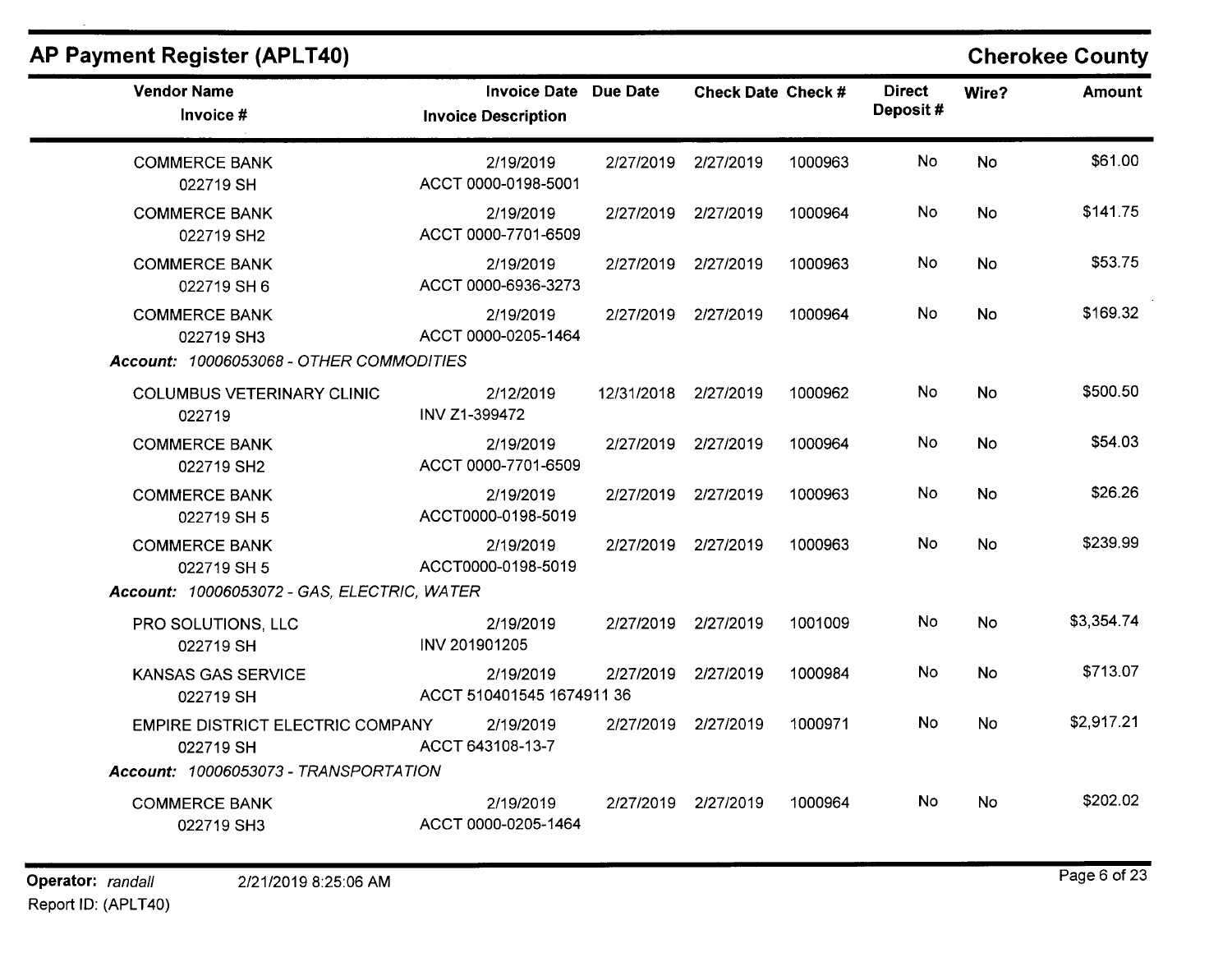| $\alpha$                                               |                                                            |                           |         |                           |           | <b>ONGIORGE OUGHLY</b> |
|--------------------------------------------------------|------------------------------------------------------------|---------------------------|---------|---------------------------|-----------|------------------------|
| <b>Vendor Name</b><br>Invoice #                        | <b>Invoice Date Due Date</b><br><b>Invoice Description</b> | <b>Check Date Check #</b> |         | <b>Direct</b><br>Deposit# | Wire?     | <b>Amount</b>          |
| <b>COMMERCE BANK</b><br>022719 SH3                     | 2/19/2019<br>ACCT 0000-0205-1464                           | 2/27/2019 2/27/2019       | 1000964 | No.                       | <b>No</b> | \$43.64                |
| Account: 10006053074 - TELEPHONE BILLS                 |                                                            |                           |         |                           |           |                        |
| <b>CENTURYLINK</b><br>022719                           | 2/12/2019<br>ACCT 314237715                                | 2/27/2019 2/27/2019       | 1000951 | No                        | <b>No</b> | \$174.37               |
| <b>COLUMBUS TELEPHONE COMPANY</b><br>022719            | 2/12/2019<br>ACCT 171                                      | 2/27/2019 2/27/2019       | 1000961 | No                        | No        | \$46.47                |
| CRAW-KAN TELEPHONE COOPERATIVE INC 2/12/2019<br>022719 | ACCT 121787                                                | 2/27/2019 2/27/2019       | 1000968 | No                        | <b>No</b> | \$37.22                |
| AT&T 9009<br>022719                                    | 2/12/2019<br><b>INV SB114163</b>                           | 2/27/2019 2/27/2019       | 1000946 | No                        | No        | \$223.13               |
| Account: 10006053075 - DUES/SUBSCRIPTIONS              |                                                            |                           |         |                           |           |                        |
| <b>COMMERCE BANK</b><br>022719 SH                      | 2/19/2019<br>ACCT 0000-0198-5001                           | 2/27/2019 2/27/2019       | 1000963 | <b>No</b>                 | <b>No</b> | \$64.00                |
| Account: 10006053080 - MAINTENANCE/BLDGS & GROUNDS     |                                                            |                           |         |                           |           | $\sim$                 |
| <b>CDL ELECTRIC</b><br>022719                          | 2/19/2019<br>INV W91087, W91122                            | 2/27/2019 2/27/2019       | 1000950 | No                        | <b>No</b> | \$233.20               |
| NEWEGG BUSINESS, INC<br>022719 SH                      | 2/12/2019<br>INV 1301854059                                | 2/27/2019 2/27/2019       | 1001003 | No                        | <b>No</b> | \$641.94               |
| TRUE VALUE COLUMBUS<br>022719 SH                       | 2/19/2019<br><b>TRANS A367333</b>                          | 2/27/2019 2/27/2019       | 1001023 | No                        | No        | \$73.56                |
| <b>CDL ELECTRIC</b><br>022719                          | 2/19/2019<br>INV W91087, W91122                            | 2/27/2019 2/27/2019       | 1000950 | No                        | No.       | \$1,285.00             |
| <b>NEWEGG BUSINESS, INC</b><br>022719 SH1              | 2/12/2019<br>INV 1301854083                                | 2/27/2019 2/27/2019       | 1001003 | <b>No</b>                 | No        | \$54.93                |
| NATALINIS AUTOMOTIVE<br>022719 SH                      | 2/19/2019<br><b>INV 693348</b>                             | 2/27/2019 2/27/2019       | 1001001 | No.                       | <b>No</b> | \$12.99                |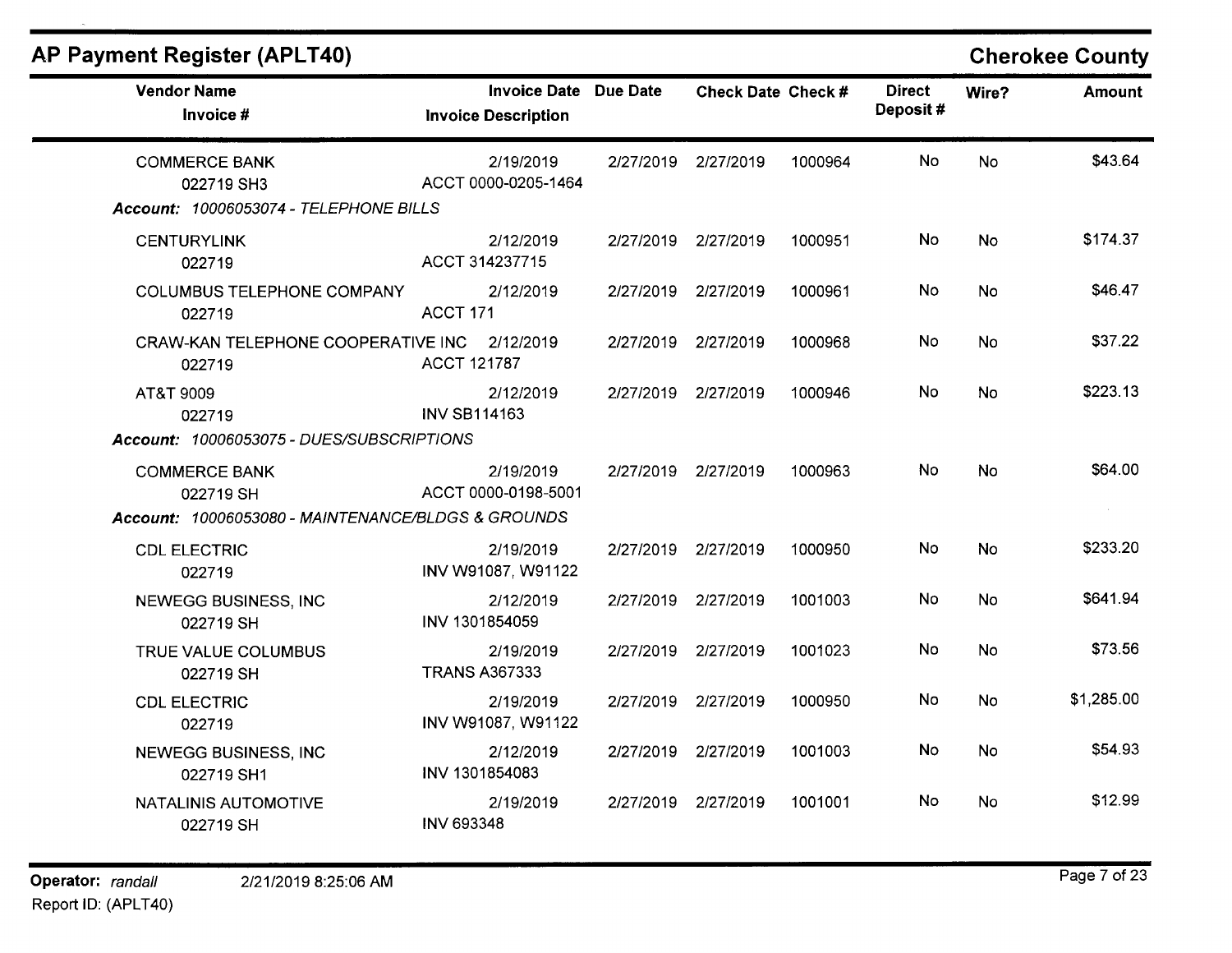| P Payment Register (APLT40)                                                 |                                                   |           |                           |         |                           |           | <b>Cherokee County</b> |
|-----------------------------------------------------------------------------|---------------------------------------------------|-----------|---------------------------|---------|---------------------------|-----------|------------------------|
| <b>Vendor Name</b><br>Invoice #                                             | <b>Invoice Date</b><br><b>Invoice Description</b> | Due Date  | <b>Check Date Check #</b> |         | <b>Direct</b><br>Deposit# | Wire?     | <b>Amount</b>          |
| Account: 10006053083 - EQUIPMENT LEASE/RENTAL                               |                                                   |           |                           |         |                           |           |                        |
| COPY PRODUCTS INC<br>022719<br>Account: 10006053088 - CLASSES/TRAINING FEES | 2/12/2019<br>INV 24179687                         | 2/27/2019 | 2/27/2019                 | 1000965 | No                        | <b>No</b> | \$710.19               |
| <b>COMMERCE BANK</b><br>022719 SH 5                                         | 2/19/2019<br>ACCT0000-0198-5019                   | 2/27/2019 | 2/27/2019                 | 1000963 | No                        | No        | \$1,084.96             |
| <b>COMMERCE BANK</b><br>022719 SH5                                          | 2/19/2019<br>ACCT 0000-0188-4600                  | 2/27/2019 | 2/27/2019                 | 1000964 | No.                       | <b>No</b> | \$282.48               |
| <b>COMMERCE BANK</b><br>022719 SH2                                          | 2/19/2019<br>ACCT 0000-7701-6509                  | 2/27/2019 | 2/27/2019                 | 1000964 | No.                       | <b>No</b> | \$46.43                |
| <b>COMMERCE BANK</b><br>022719 SH 6                                         | 2/19/2019<br>ACCT 0000-6936-3273                  | 2/27/2019 | 2/27/2019                 | 1000963 | <b>No</b>                 | <b>No</b> | \$22.53                |
| <b>COMMERCE BANK</b><br>022719 SH                                           | 2/19/2019<br>ACCT 0000-0198-5001                  |           | 2/27/2019 2/27/2019       | 1000963 | No.                       | <b>No</b> | \$282.48               |
| <b>COMMERCE BANK</b><br>022719 SH1                                          | 2/19/2019<br>ACCT 0000-0268-3076                  | 2/27/2019 | 2/27/2019                 | 1000963 | <b>No</b>                 | <b>No</b> | \$102.86               |
| Account: 10006053089 - OTHER CONTRACTUAL                                    |                                                   |           |                           |         |                           |           |                        |
| JIMMY D OBERBECK<br>022719                                                  | 2/19/2019<br><b>CONTRACT LABOR</b>                |           | 2/27/2019 2/27/2019       | 1000981 | No.                       | <b>No</b> | \$387.50               |
| Account: 10006053094 - VEHICLES<br><b>COMMERCE BANK</b><br>022719 SH        | 2/19/2019<br>ACCT 0000-0198-5001                  |           | 2/27/2019 2/27/2019       | 1000963 | No                        | No.       | \$172.67               |
| Account: 10006053737 - INMATE PERSONAL ITEMS                                |                                                   |           |                           |         |                           |           |                        |
| <b>TURNKEY CORRECTIONS</b><br>022719                                        | 2/12/2019<br>INV 114620190131C, E, F, I           | 2/27/2019 | 2/27/2019                 | 1001024 | No                        | <b>No</b> | \$256.90               |
| <b>TURNKEY CORRECTIONS</b><br>022719                                        | 2/12/2019<br>INV 114620190131C, E, F, I           |           | 2/27/2019 2/27/2019       | 1001024 | No.                       | No.       | \$982.70               |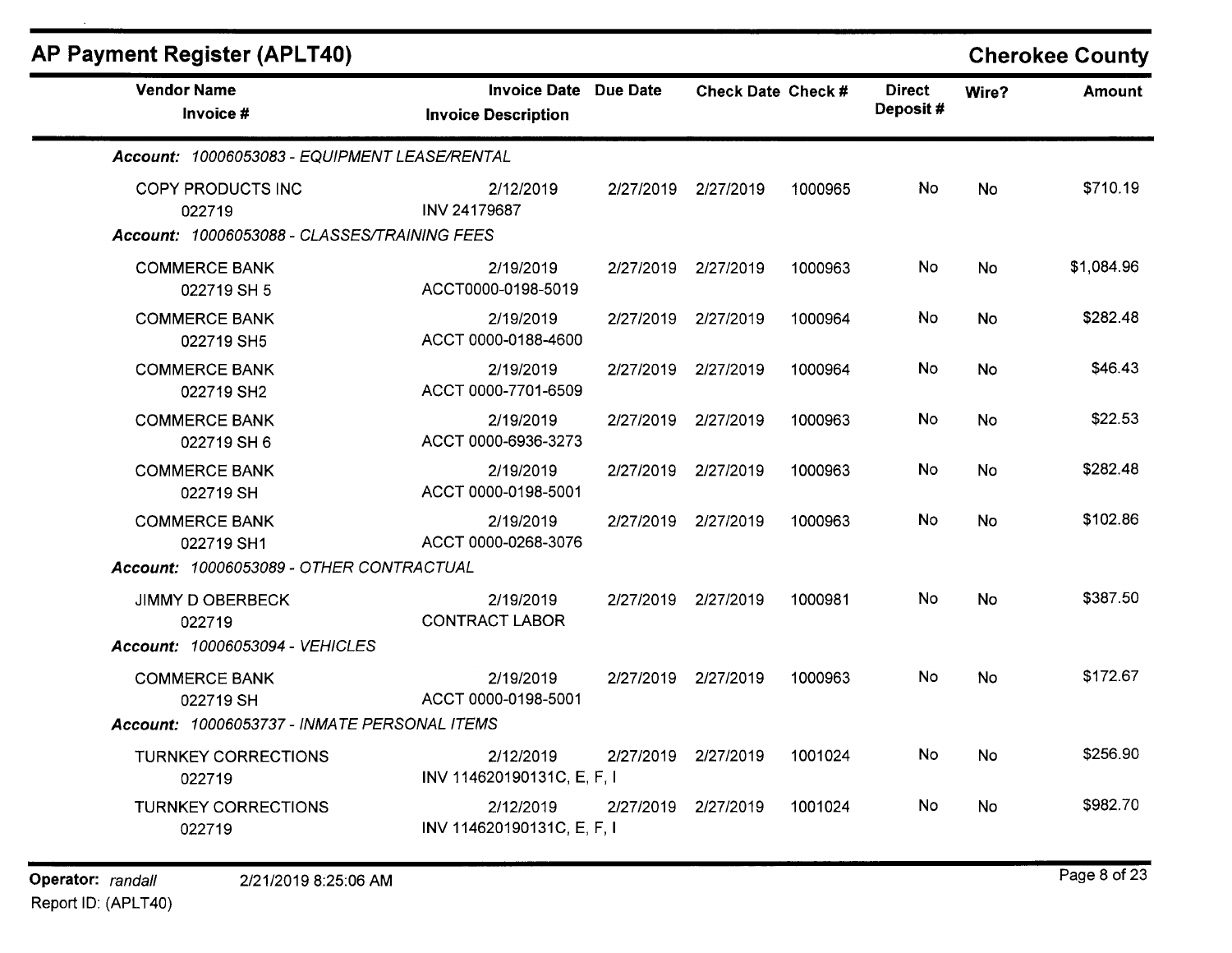| <b>Vendor Name</b><br>Invoice #                 | <b>Invoice Date Due Date</b><br><b>Invoice Description</b> |           | <b>Check Date Check #</b> |         | <b>Direct</b><br>Deposit# | Wire?     | Amount      |
|-------------------------------------------------|------------------------------------------------------------|-----------|---------------------------|---------|---------------------------|-----------|-------------|
| <b>TURNKEY CORRECTIONS</b><br>022719            | 2/12/2019<br>INV 114620190131C, E, F, I                    |           | 2/27/2019 2/27/2019       | 1001024 | No.                       | <b>No</b> | \$110.26    |
| CITY TELE COIN COMPANY INC<br>022719            | 2/19/2019<br><b>INV 18780</b>                              |           | 2/27/2019 2/27/2019       | 1000958 | <b>No</b>                 | No        | \$2,000.00  |
| <b>COMMERCE BANK</b><br>022719 SH1              | 2/19/2019<br>ACCT 0000-0268-3076                           |           | 2/27/2019 2/27/2019       | 1000963 | <b>No</b>                 | <b>No</b> | \$126.68    |
| <b>TURNKEY CORRECTIONS</b><br>022719            | 2/12/2019<br>INV 114620190131C, E, F, I                    | 2/27/2019 | 2/27/2019                 | 1001024 | No                        | <b>No</b> | \$19.00     |
| <b>CHARM-TEX INC</b><br>022719                  | 2/12/2019<br>INV 0182280                                   | 2/27/2019 | 2/27/2019                 | 1000952 | No                        | <b>No</b> | \$179.60    |
| <b>Account: 10006053786 - INMATE MEDICAL</b>    |                                                            |           |                           |         |                           |           |             |
| <b>KATE HITE</b><br>022719                      | 2/19/2019<br><b>MEDICAL CHARGES</b>                        |           | 2/27/2019 2/27/2019       | 1000987 | No                        | <b>No</b> | \$3,900.00  |
| <b>EVAN'S HEALTH MART DRUG</b><br>022719        | 2/19/2019<br><b>INMATE MEDICAL</b>                         |           | 2/27/2019 2/27/2019       | 1000973 | <b>No</b>                 | <b>No</b> | \$255.51    |
| <b>Subtotal for Department: 060 :</b>           |                                                            |           | s2 유종 546~                |         |                           |           | \$27,182.91 |
| <b>DISTRICT COURT</b><br>070<br>Dept:           |                                                            |           |                           |         |                           |           |             |
| Account: 10007053021 - PRINTING/OFFICE SUPPLIES |                                                            |           |                           |         |                           |           |             |
| ETTINGER'S OFFICE SUPPLY<br>022719 DC           | 2/20/2019<br>INV 5143900                                   |           | 2/27/2019 2/27/2019       | 1000972 | No.                       | <b>No</b> | \$141.80    |
| Account: 10007053029 - MISC SUPPLIES            |                                                            |           |                           |         |                           |           |             |
| <b>NOBLE MEDICAL, INC</b><br>022719             | 2/20/2019<br><b>INV 128911</b>                             |           | 2/27/2019 2/27/2019       | 1001005 | No.                       | No.       | \$145.93    |
| Account: 10007053075 - DUES/SUBSCRIPTIONS       |                                                            |           |                           |         |                           |           |             |
| KDACCA 66087<br>022719                          | 2/20/2019<br>2019 MEMBERSHIP DUES                          | 2/27/2019 | 2/27/2019                 | 1000988 | No.                       | <b>No</b> | \$200.00    |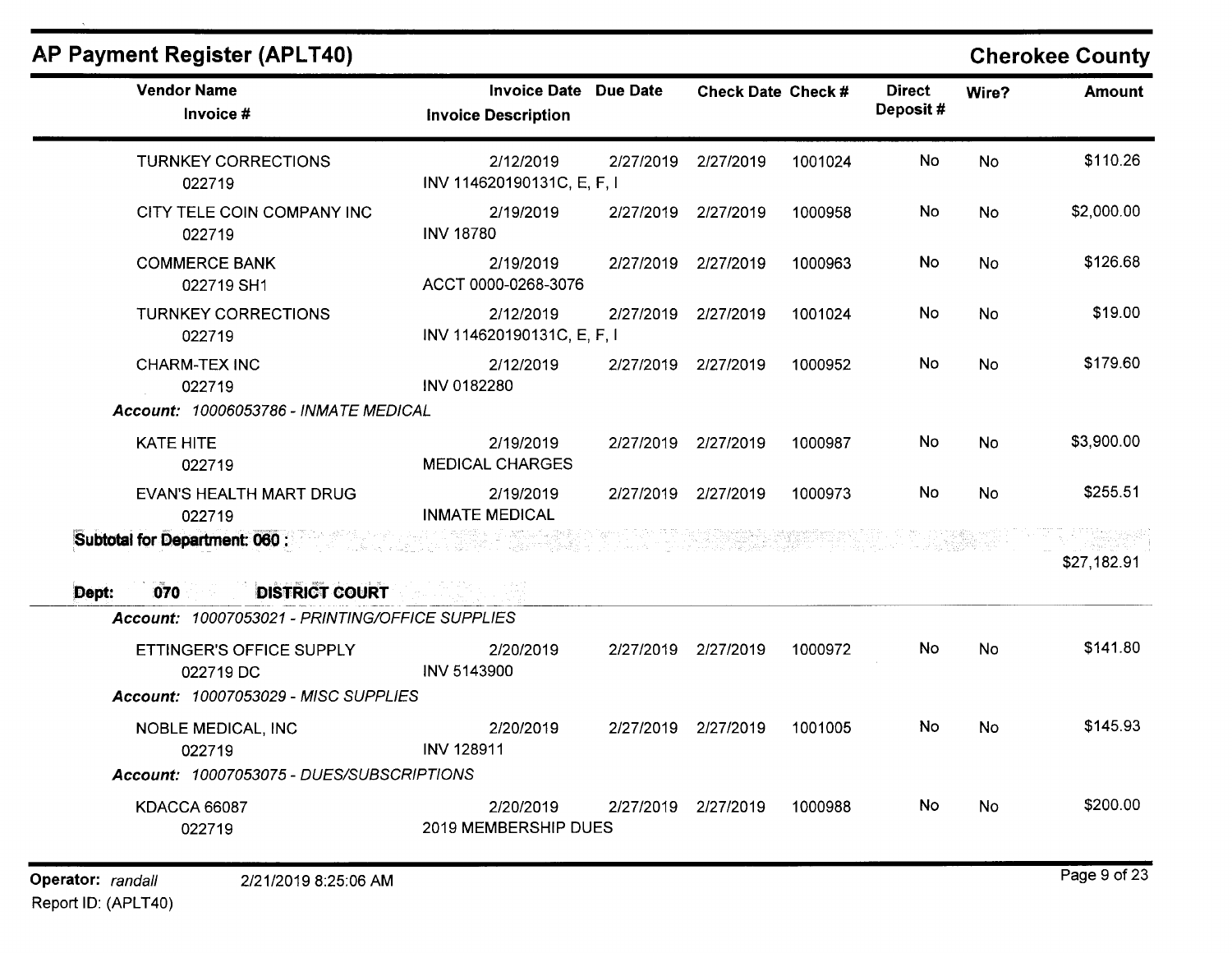| <b>Vendor Name</b>                                                                           | <b>Invoice Date</b>                       | Due Date             | <b>Check Date Check #</b> |         | <b>Direct</b> | Wire?     | <b>Amount</b> |
|----------------------------------------------------------------------------------------------|-------------------------------------------|----------------------|---------------------------|---------|---------------|-----------|---------------|
| Invoice #                                                                                    | <b>Invoice Description</b>                |                      |                           |         | Deposit#      |           |               |
| KANSAS DISTRICT MAGISTRATE JUDGES A<br>022719                                                | 2/20/2019<br><b>2019 DUES</b>             | 2/27/2019            | 2/27/2019                 | 1000983 | No            | <b>No</b> | \$200.00      |
| AMERICAN JUDGES ASSOCIATION<br>022719                                                        | 2/20/2019<br>2019 MEMBERSHIP              |                      | 2/27/2019 2/27/2019       | 1000944 | No.           | No        | \$175.00      |
| Account: 10007053076 - PROFESSIONAL SERVICES                                                 |                                           |                      |                           |         |               |           |               |
| <b>SHAUN J HIGGINS</b><br>022719<br>Account: 10007053083 - EQUIPMENT LEASE/RENTAL            | 2/20/2019<br><b>CASE 18CR112</b>          |                      | 2/27/2019 2/27/2019       | 1001014 | No            | <b>No</b> | \$116.00      |
| <b>CULLIGAN OF JOPLIN</b><br>022719 DC<br>Account: 10007053089 - OTHER CONTRACTUAL           | 2/20/2019<br>INV 136384, 136669, 90448644 | 2/27/2019            | 2/27/2019                 | 1000969 | No            | No        | \$41.30       |
| <b>IMAGING OFFICE SYSTEMS, INC</b><br>022719<br>Account: 10007053091 - BLDGS/FIXED EQUIPMENT | 2/19/2019<br><b>INV LAB018477</b>         | 12/31/2018 2/27/2019 |                           | 1000980 | No            | No        | \$10,000.00   |
| ADVANTAGE COMPUTER ENTERPRISES IN<br>022719                                                  | 2/20/2019<br><b>INV 67986</b>             | 12/31/2018 2/27/2019 |                           | 1000943 | No            | No.       | \$15,900.00   |
| Subtotal for Department: 070 :<br><b>COURTHOUSE</b>                                          |                                           |                      |                           |         |               |           | \$26,920.03   |
| 080<br>Dept:<br>Account: 10008053029 - MISC SUPPLIES                                         |                                           |                      |                           |         |               |           |               |
| TRUE VALUE COLUMBUS<br>022719                                                                | 2/12/2019<br>TRANS. 367155, A367141       | 2/27/2019            | 2/27/2019                 | 1001023 | No            | No        | \$5.99        |
| <b>B-3 CONSTRUCTION INC</b><br>022719                                                        | 2/12/2019<br><b>ROLL OFF</b>              |                      | 2/27/2019 2/27/2019       | 1000948 | No.           | <b>No</b> | \$250.00      |
| Account: 10008053030 - GASOLINE                                                              |                                           |                      |                           |         |               |           |               |
| <b>COMMERCE BANK</b><br>022719 CH                                                            | 2/12/2019<br>ACCT 0000-0065-3741          | 2/27/2019            | 2/27/2019                 | 1000963 | No            | No        | \$11.00       |
| Operator: randall<br>2/21/2019 8:25:06 AM                                                    |                                           |                      |                           |         |               |           | Page 10 of 23 |

Report ID: (APLT40)

 $\sim$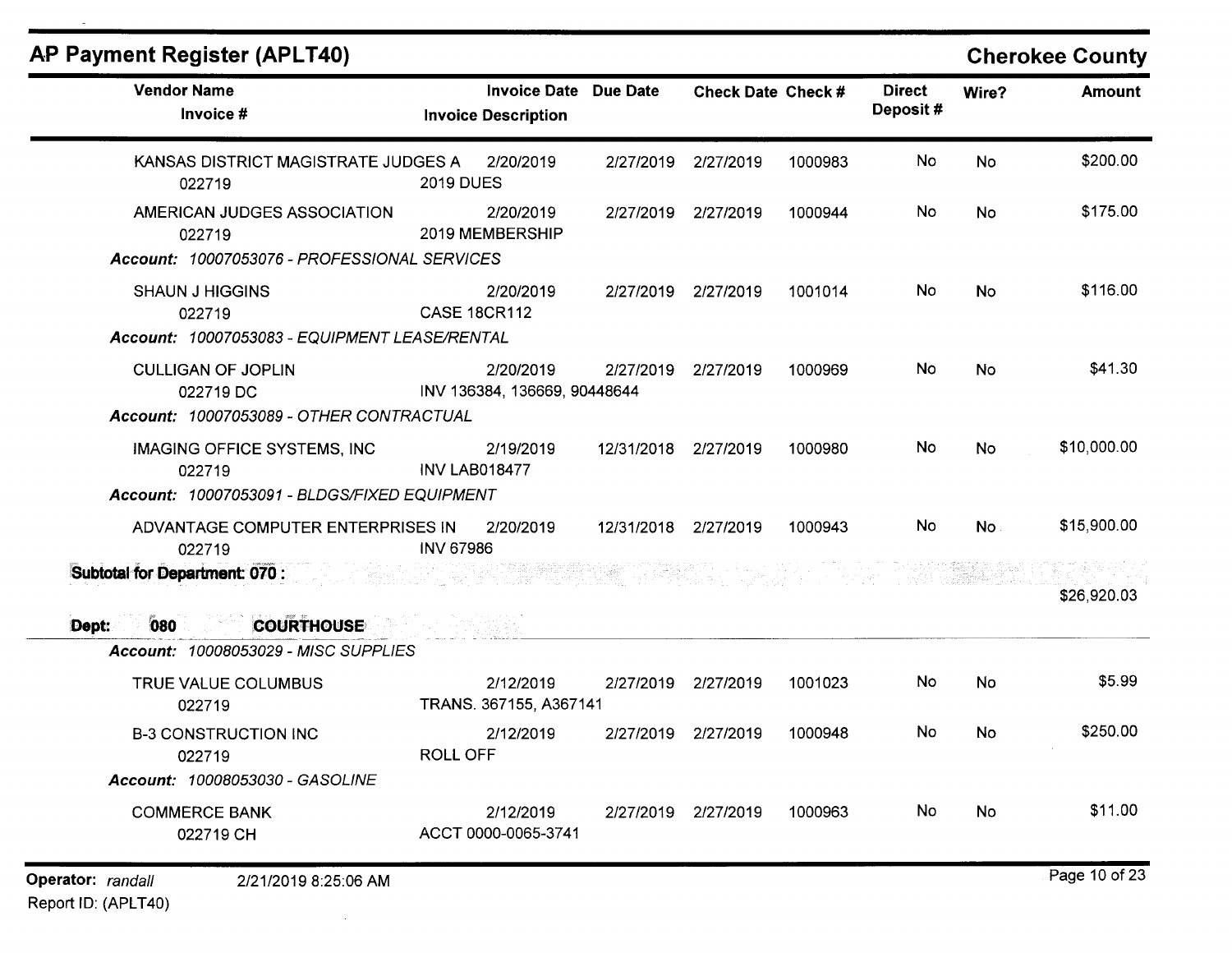| Invoice Date Due Date<br><b>Invoice Description</b><br>Account: 10008053040 - JANITORIAL SUPPLIES<br>2/12/2019<br>TRANS. 367155, A367141<br>2/12/2019<br>ACCT 0000-0065-3741<br>2/12/2019<br>ACCT 0000-0065-3741<br>2/19/2019 |                                                                                                                                                                                                                                                                               | Check Date Check #<br>2/27/2019 2/27/2019<br>2/27/2019 2/27/2019<br>2/27/2019 2/27/2019 | 1001023<br>1000963<br>1000963                                                                                                          | <b>Direct</b><br>Deposit#<br>No<br>No.<br>No. | Wire?<br>No.<br>No<br>No | <b>Amount</b><br>\$24.98<br>\$545.15 |
|-------------------------------------------------------------------------------------------------------------------------------------------------------------------------------------------------------------------------------|-------------------------------------------------------------------------------------------------------------------------------------------------------------------------------------------------------------------------------------------------------------------------------|-----------------------------------------------------------------------------------------|----------------------------------------------------------------------------------------------------------------------------------------|-----------------------------------------------|--------------------------|--------------------------------------|
|                                                                                                                                                                                                                               |                                                                                                                                                                                                                                                                               |                                                                                         |                                                                                                                                        |                                               |                          |                                      |
|                                                                                                                                                                                                                               |                                                                                                                                                                                                                                                                               |                                                                                         |                                                                                                                                        |                                               |                          |                                      |
|                                                                                                                                                                                                                               |                                                                                                                                                                                                                                                                               |                                                                                         |                                                                                                                                        |                                               |                          |                                      |
|                                                                                                                                                                                                                               |                                                                                                                                                                                                                                                                               |                                                                                         |                                                                                                                                        |                                               |                          |                                      |
|                                                                                                                                                                                                                               |                                                                                                                                                                                                                                                                               |                                                                                         |                                                                                                                                        |                                               |                          | \$323.14                             |
|                                                                                                                                                                                                                               |                                                                                                                                                                                                                                                                               | 2/27/2019 2/27/2019                                                                     | 1000953                                                                                                                                | No.                                           | <b>No</b>                | \$106.96                             |
| 2/19/2019<br><b>INV 136418</b>                                                                                                                                                                                                |                                                                                                                                                                                                                                                                               |                                                                                         | 1000969                                                                                                                                | No.                                           | <b>No</b>                | \$20.80                              |
| 2/15/2019<br>INV 201901206<br>Account: 10008053073 - TRANSPORTATION                                                                                                                                                           |                                                                                                                                                                                                                                                                               |                                                                                         | 1001009                                                                                                                                | No.                                           | <b>No</b>                | \$2,012.19                           |
| KDOR-OFFICE OF FINANCIAL MANAGEMEN<br>2/12/2019<br>INV 2019-2                                                                                                                                                                 |                                                                                                                                                                                                                                                                               |                                                                                         | 1000990                                                                                                                                | No.                                           | <b>No</b>                | \$1,486.22                           |
| 2/12/2019                                                                                                                                                                                                                     |                                                                                                                                                                                                                                                                               |                                                                                         | 1000984                                                                                                                                | No.                                           | <b>No</b>                | \$381.62                             |
|                                                                                                                                                                                                                               |                                                                                                                                                                                                                                                                               |                                                                                         |                                                                                                                                        |                                               |                          |                                      |
| <b>INV 3101</b>                                                                                                                                                                                                               |                                                                                                                                                                                                                                                                               |                                                                                         |                                                                                                                                        |                                               |                          | \$850.80                             |
| 2/19/2019<br><b>INV 37604</b>                                                                                                                                                                                                 |                                                                                                                                                                                                                                                                               |                                                                                         | 1001022                                                                                                                                | No.                                           | No.                      | \$34.00                              |
|                                                                                                                                                                                                                               | INV 4016832926<br>Account: 10008053042 - BREAKROOM SUPPLIES<br>Account: 10008053072 - GAS, ELECTRIC, WATER<br>Account: 10008053074 - UTILITIES/TELEPHONE BILLS<br>Account: 10008053080 - MAINTENANCE/BLDGS & GROUNDS<br>2/13/2019<br>Account: 10008053089 - OTHER CONTRACTUAL | ACCT 510241094 1188724 27                                                               | 2/27/2019 2/27/2019<br>2/27/2019 2/27/2019<br>2/27/2019 2/27/2019<br>2/27/2019 2/27/2019<br>2/27/2019 2/27/2019<br>2/27/2019 2/27/2019 | 1000992                                       | No.                      | <b>No</b>                            |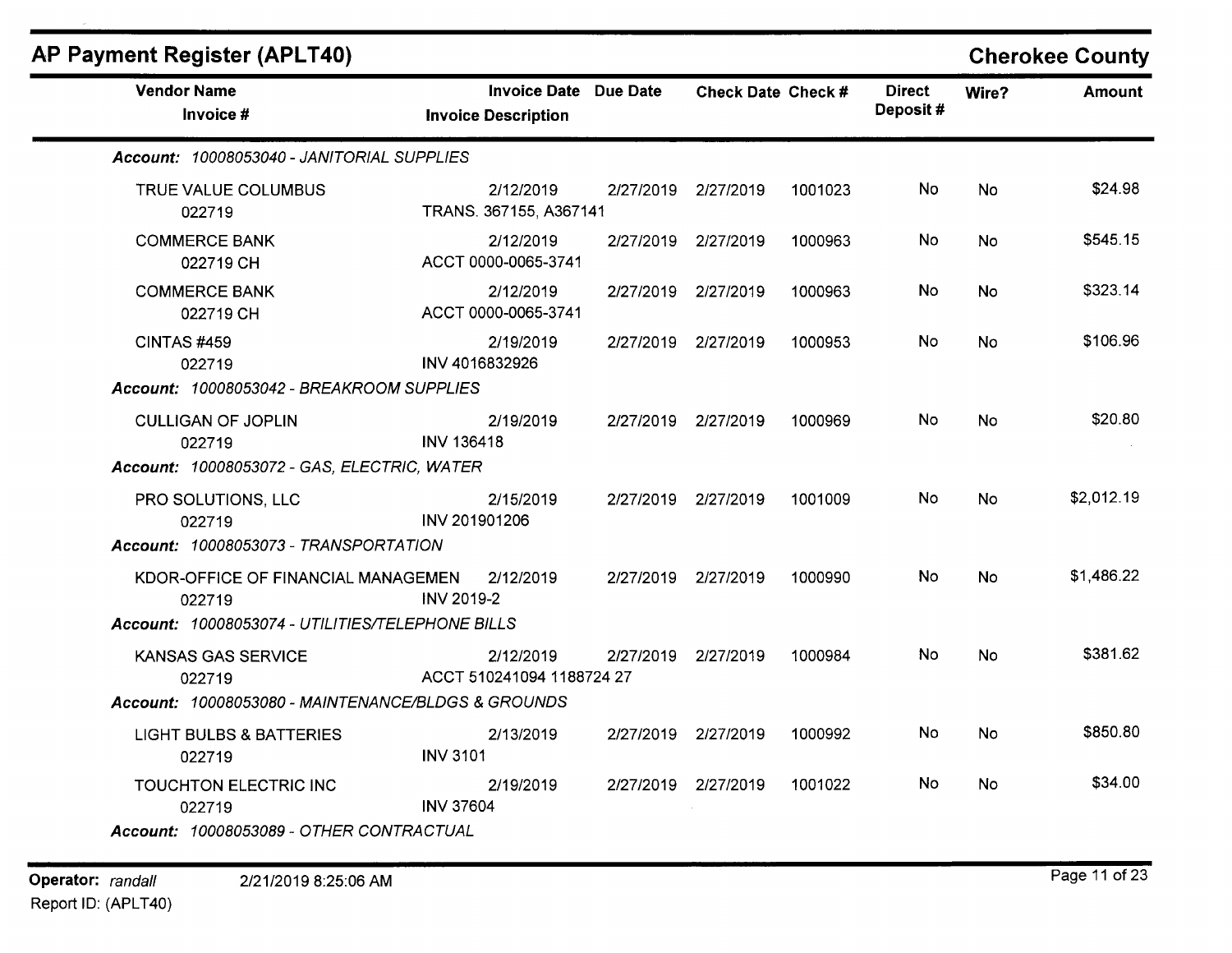| <b>Vendor Name</b><br>Invoice #                                                           | <b>Invoice Date Due Date</b><br><b>Invoice Description</b> |                                                       | <b>Check Date Check #</b> |         | <b>Direct</b><br>Deposit# | Wire?     | <b>Amount</b> |
|-------------------------------------------------------------------------------------------|------------------------------------------------------------|-------------------------------------------------------|---------------------------|---------|---------------------------|-----------|---------------|
| NEX-TECH<br>022719                                                                        | 2/12/2019<br>ACCT 403167                                   |                                                       | 2/27/2019 2/27/2019       | 1001004 | No                        | No        | \$2.50        |
| <b>KENNETH E MAXTON</b><br>022719                                                         | 2/20/2019<br><b>CORONER BILLING</b>                        |                                                       | 2/27/2019 2/27/2019       | 1000991 | No                        | <b>No</b> | \$240.00      |
| FRONTIER FORENSICS MIDWEST, LLC<br>022718                                                 | 2/15/2019<br><b>INV 1093</b>                               |                                                       | 2/27/2019 2/27/2019       | 1000977 | No                        | <b>No</b> | \$8,250.00    |
| <b>Subtotal for Department: 080:</b>                                                      |                                                            |                                                       |                           |         |                           |           | \$14,545.35   |
| <b>EMERGENCY PREPAREDNESS</b><br>Dept:<br>090<br>Account: 10009053028 - COMPUTER SUPPLIES |                                                            |                                                       |                           |         |                           |           |               |
| <b>STRONGHOLD DATA</b><br>022719<br>Account: 10009053072 - GAS, ELECTRIC, WATER           | 2/12/2019<br><b>INV 28828</b>                              |                                                       | 2/27/2019 2/27/2019       | 1001016 | <b>No</b>                 | <b>No</b> | \$1,151.41    |
| <b>WESTAR ENERGY</b><br>022713                                                            | 2/13/2019<br>ACCT 2457329745                               |                                                       | 2/27/2019 2/27/2019       | 1001027 | No                        | <b>No</b> | \$32.93       |
| EMPIRE DISTRICT ELECTRIC COMPANY<br>022719                                                | 2/12/2019<br>ACCT 122003601                                |                                                       | 2/27/2019 2/27/2019       | 1000971 | No                        | <b>No</b> | \$41.25       |
| Subtotal for Department: 090 :                                                            |                                                            |                                                       |                           |         |                           |           | \$1,225.59    |
| <b>JUVENILE DETENTION</b><br>Dept:<br>170                                                 |                                                            |                                                       |                           |         |                           |           |               |
| Account: 10017053089 - OTHER CONTRACTUAL                                                  |                                                            |                                                       |                           |         |                           |           |               |
| SEK REGIONAL JUVENILE DETENTION CTR<br>022719                                             | 2/19/2019<br><b>INV 6499</b>                               |                                                       | 2/27/2019 2/27/2019       | 1001012 | No                        | <b>No</b> | \$9,665.00    |
| <b>Subtotal for Department: 170 : Subtotal for Department: 170 :</b>                      | しょうえ やあなしみ ダーン・データ プラート・デー                                 | (2) 水源螺旋螺旋螺旋体 (2) 网络马尔特拉克斯克里克拉克 (2) 医巴克利氏试验检糖酶 经公司 人名 |                           |         |                           |           | \$9,665.00    |
| <b>GIS INFO HANDLING SYSTEM</b><br>Dept:<br>210                                           |                                                            |                                                       |                           |         |                           |           |               |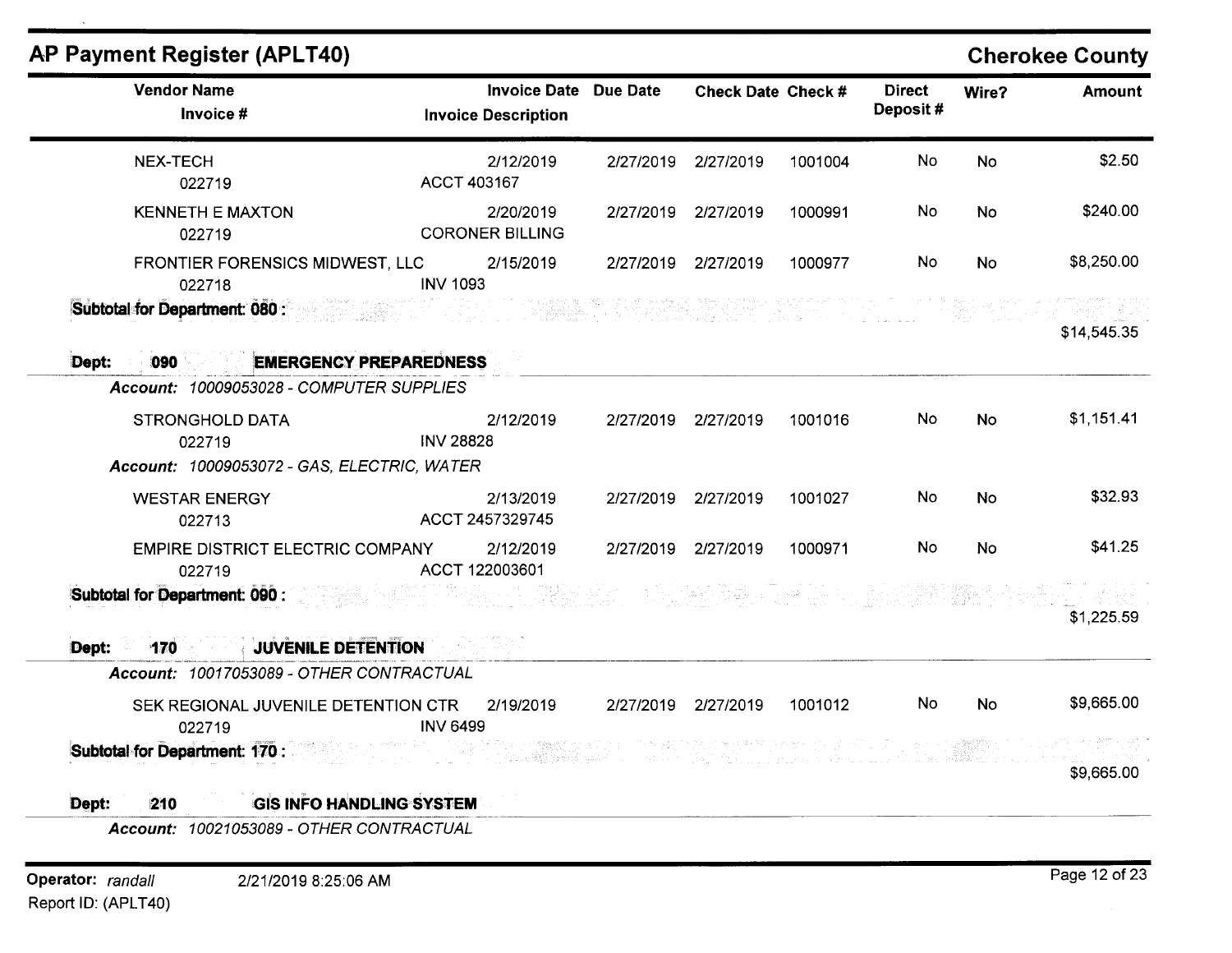| <b>Vendor Name</b>                                                             | <b>Invoice Date Due Date</b>     |           | Check Date Check #  |         | <b>Direct</b> | Wire?     | <b>Amount</b> |
|--------------------------------------------------------------------------------|----------------------------------|-----------|---------------------|---------|---------------|-----------|---------------|
| Invoice #                                                                      | <b>Invoice Description</b>       |           |                     |         | Deposit#      |           |               |
| <b>RODNEY SANDERS</b><br>022719                                                | 2/14/2019<br>INV 20190103        | 2/27/2019 | 2/27/2019           | 1001011 | No            | <b>No</b> | \$1,315.00    |
| <b>Subtotal for Department: 210:</b>                                           |                                  |           |                     |         |               |           | \$1,315.00    |
| 330 DEPT OFFICE SUPPLY<br>Dept:                                                |                                  |           |                     |         |               |           |               |
| Account: 10033053622 - SHERIFF OFFICE SUPPLY                                   |                                  |           |                     |         |               |           |               |
| <b>ETTINGER'S OFFICE SUPPLY</b><br>022719 DOSH                                 | 2/20/2019<br>INV 5146050         |           | 2/27/2019 2/27/2019 | 1000972 | No            | <b>No</b> | \$157.94      |
| QUILL CORPORATION<br>022719                                                    | 2/12/2019<br><b>INV 4696759</b>  |           | 2/27/2019 2/27/2019 | 1001010 | No            | <b>No</b> | \$285.97      |
| Account: 10033053623 - TREASURER OFFICE SUPPLY                                 |                                  |           |                     |         |               |           |               |
| ETTINGER'S OFFICE SUPPLY<br>022719 DO TR                                       | 2/19/2019<br>INV 5147680         |           | 2/27/2019 2/27/2019 | 1000972 | No            | <b>No</b> | \$102.86      |
| ETTINGER'S OFFICE SUPPLY<br>022719                                             | 2/12/2019<br>INV 5143790         |           | 2/27/2019 2/27/2019 | 1000972 | No            | No.       | \$91.95       |
| Account: 10033053624 - DEEDS OFFICE SUPPLY                                     |                                  |           |                     |         |               |           |               |
| <b>COMMERCE BANK</b><br>022719 ROD                                             | 2/12/2019<br>ACCT 0000-0111-8991 |           | 2/27/2019 2/27/2019 | 1000963 | No            | No        | \$68.97       |
| <b>Account: 10033053627 - 911 OFFICE SUPPLY</b>                                |                                  |           |                     |         |               |           |               |
| QUILL CORPORATION<br>022719 DO                                                 | 2/12/2019<br>INV 4586860         |           | 2/27/2019 2/27/2019 | 1001010 | No            | No        | \$70.97       |
| QUILL CORPORATION<br>022719 DO1                                                | 2/12/2019<br>INV 4589758         |           | 2/27/2019 2/27/2019 | 1001010 | <b>No</b>     | No        | \$149.99      |
| Account: 10033053630 - ATTY OFFICE SUPPLY                                      |                                  |           |                     |         |               |           |               |
| ETTINGER'S OFFICE SUPPLY<br>022719 DO ATT<br>Account: 10033053631 - COURTHOUSE | 2/19/2019<br>INV 5146600         |           | 2/27/2019 2/27/2019 | 1000972 | No            | <b>No</b> | \$85.27       |

 $\bar{\mathbf{x}}$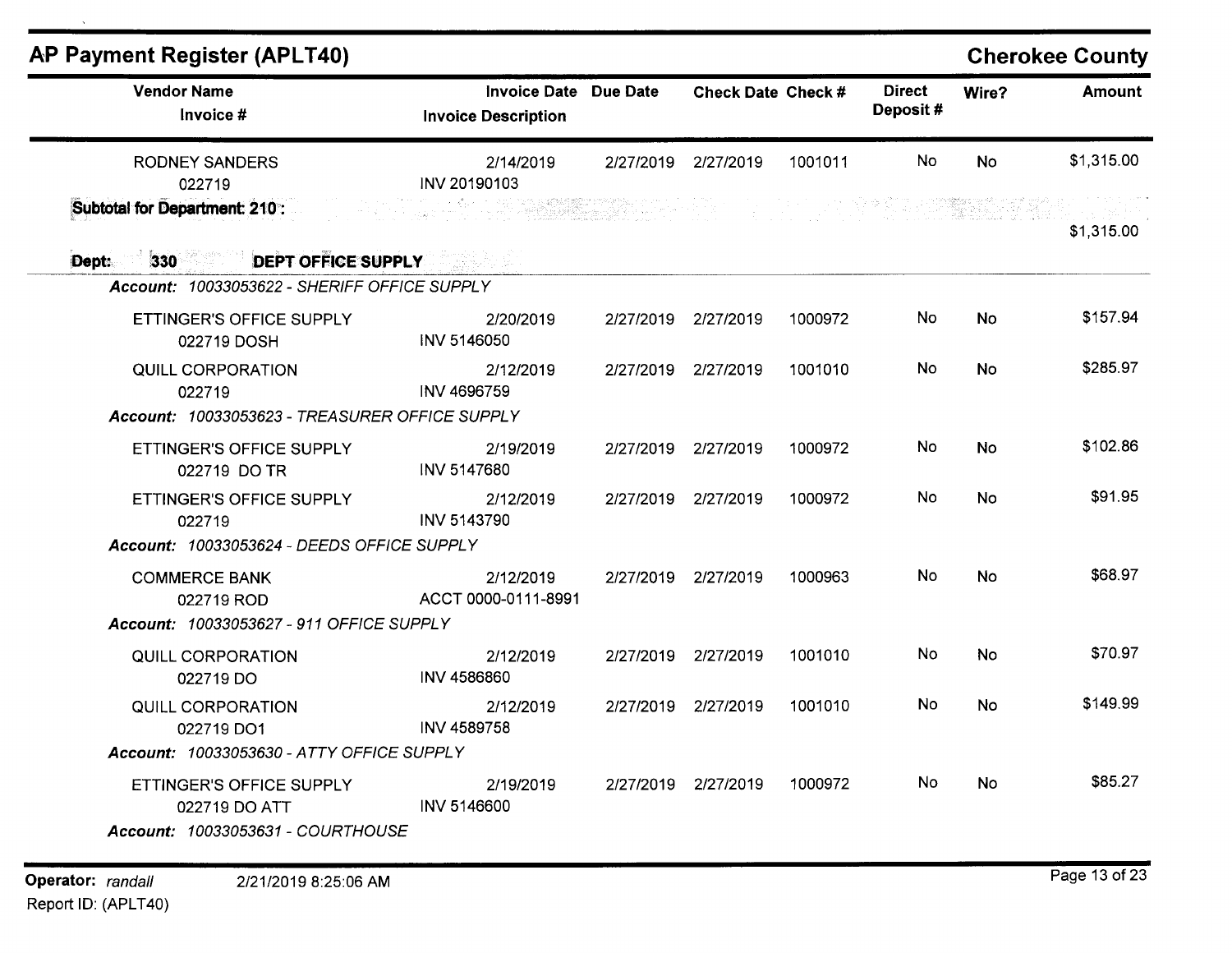# **Cherokee County**

| <b>Vendor Name</b><br>Invoice #                                              | <b>Invoice Date Due Date</b><br><b>Invoice Description</b> |           | <b>Check Date Check #</b> |         | <b>Direct</b><br>Deposit# | Wire?     | <b>Amount</b> |
|------------------------------------------------------------------------------|------------------------------------------------------------|-----------|---------------------------|---------|---------------------------|-----------|---------------|
| ETTINGER'S OFFICE SUPPLY<br>022719 DO<br>Account: 10033053632 - COUNTY CLERK | 2/15/2019<br>INV 5147460                                   | 2/27/2019 | 2/27/2019                 | 1000972 | No                        | <b>No</b> | \$94.34       |
| <b>MCCARTY'S</b><br>022719 DO                                                | 2/20/2019<br>INV P55901-00, P55872-00                      |           | 2/27/2019 2/27/2019       | 1000995 | No                        | <b>No</b> | \$22.44       |
| <b>COMMERCE BANK</b><br>022719 CL                                            | 2/12/2019<br>ACCT 0000-1003-7232                           | 2/27/2019 | 2/27/2019                 | 1000963 | No                        | <b>No</b> | \$187.17      |
| <b>MCCARTY'S</b><br>022719                                                   | 2/12/2019<br><b>INV P5578900</b>                           | 2/27/2019 | 2/27/2019                 | 1000995 | <b>No</b>                 | <b>No</b> | \$90.58       |
| <b>MCCARTY'S</b><br>022719 DO                                                | 2/20/2019<br>INV P55901-00, P55872-00                      | 2/27/2019 | 2/27/2019                 | 1000995 | No                        | No        | \$29.00       |
| Subtotal for Department: 330:                                                |                                                            |           |                           |         |                           |           | \$1,437.45    |
| ESTROPER ET PE                                                               |                                                            |           |                           |         |                           |           | \$85,167.74   |
| <b>ENGELISTE</b><br>Dept:<br><b>NON-DEPARTMENTAL</b><br>000                  |                                                            |           |                           |         |                           |           |               |
| Account: 10300053083 - EQUIPMENT LEASE/RENTAL                                |                                                            |           |                           |         |                           |           |               |
| <b>SUMNERONE</b><br>022719 103                                               | 2/13/2019<br>INV 2062837                                   | 2/27/2019 | 2/27/2019                 | 1001017 | <b>No</b>                 | <b>No</b> | \$28.80       |
| <b>SUMNERONE</b><br>022719 103 1                                             | 2/19/2019<br>INV 2067399                                   | 2/27/2019 | 2/27/2019                 | 1001017 | <b>No</b>                 | <b>No</b> | \$7.74        |
| Subtotal for Department: 000 :                                               |                                                            |           |                           |         |                           |           | \$36.54       |
|                                                                              |                                                            |           |                           |         |                           |           | \$36.54       |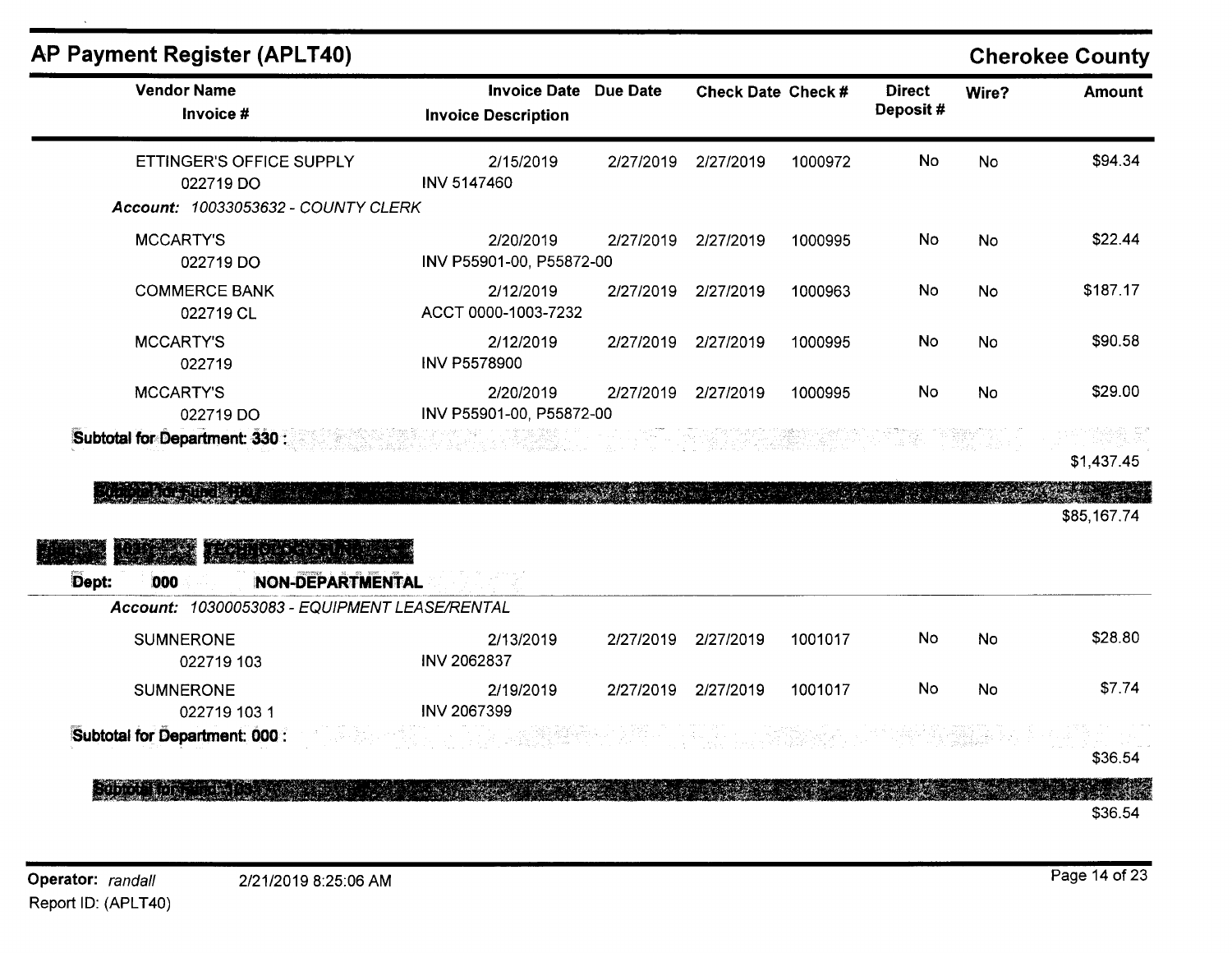| <b>AP Payment Register (APLT40)</b>                                                                    |                                                                                  |                 |                           |         |                           |           | <b>Cherokee County</b> |
|--------------------------------------------------------------------------------------------------------|----------------------------------------------------------------------------------|-----------------|---------------------------|---------|---------------------------|-----------|------------------------|
| <b>Vendor Name</b><br>Invoice #                                                                        | <b>Invoice Date</b><br><b>Invoice Description</b>                                | <b>Due Date</b> | <b>Check Date Check #</b> |         | <b>Direct</b><br>Deposit# | Wire?     | <b>Amount</b>          |
| <u>Mandang</u><br><b>NON-DEPARTMENTAL</b><br>000<br>Dept:                                              |                                                                                  |                 |                           |         |                           |           |                        |
| <b>Account: 11000053031 - DIESEL FUEL</b>                                                              |                                                                                  |                 |                           |         |                           |           |                        |
| MFA OIL - NEOSHO 1055<br>02-27-2019HWY<br>Account: 11000053034 - ASPHALT                               | 2/12/2019<br>INV #956967,956963,956968,956644,957859,979515                      |                 | 2/27/2019 2/27/2019       | 1000997 | No                        | No        | \$4,309.84             |
| BLEVINS ASPHALT CONSTRUCTION CO INC<br>02-29-2019HWY<br>Account: 11000053042 - BREAKROOM SUPPLIES      | 2/12/2019<br>INV #3086                                                           | 2/27/2019       | 2/27/2019                 | 1000949 | No                        | <b>No</b> | \$182.91               |
| CLEAN THE UNIFORM CO JOPLIN<br>02-27-2019HWY<br>Account: 11000053074 - UTILITIES/TELEPHONE BILLS       | 2/12/2019<br>INV #20045003,20046334                                              | 2/27/2019       | 2/27/2019                 | 1000959 | No                        | <b>No</b> | \$118.43               |
| <b>EMPIRE DISTRICT ELECTRIC COMPANY</b><br>02-27-2019HWY<br>Account: 11000053079 - MACHINERY/EQUIPMENT | 2/19/2019<br>INV #906398-41-7,049852-69-2,158630-59-0,854931-63-1                |                 | 2/27/2019 2/27/2019       | 1000971 | No.                       | No        | \$4,155.67             |
| <b>FLEETPRIDE</b><br>02-27-2019HWY                                                                     | 2/12/2019<br>INV#19934082                                                        |                 | 2/27/2019 2/27/2019       | 1000975 | No                        | No        | \$63.34                |
| <b>HERITAGE TRACTOR</b><br>02-27-2019HWY                                                               | 2/12/2019<br>INV #10207805,10207803                                              | 2/27/2019       | 2/27/2019                 | 1000979 | No                        | No        | \$585.51               |
| JOHN FABICK TRACTOR CO<br>02-27-2019HWY                                                                | 2/12/2019<br>INV#PIJ00357640, PIJ00357507, PIJ00357406, SIJ00093047, PIJ00357592 |                 | 2/27/2019 2/27/2019       | 1000982 | No                        | <b>No</b> | \$2,176.08             |
| <b>COMMERCE BANK</b><br>02-27-2019HWY                                                                  | 2/12/2019<br>#0000-4943-4798                                                     |                 | 2/27/2019 2/27/2019       | 1000964 | No                        | No        | \$163.18               |
| <b>GALENA TRANSFER STATION</b><br>02-27-2019HWY                                                        | 2/12/2019<br>INV#4545-000003840                                                  |                 | 2/27/2019 2/27/2019       | 1000978 | No                        | No.       | \$10.25                |
| MUNICIPAL INDUSTRIAL SUPPLY<br>02-27-2019HWY                                                           | 2/13/2019<br><b>INV#3025</b>                                                     |                 | 2/27/2019 2/27/2019       | 1001000 | No                        | No        | \$658.76               |

Operator: randall 2/21/2019 8:25:06 AM

 $\bar{\lambda}$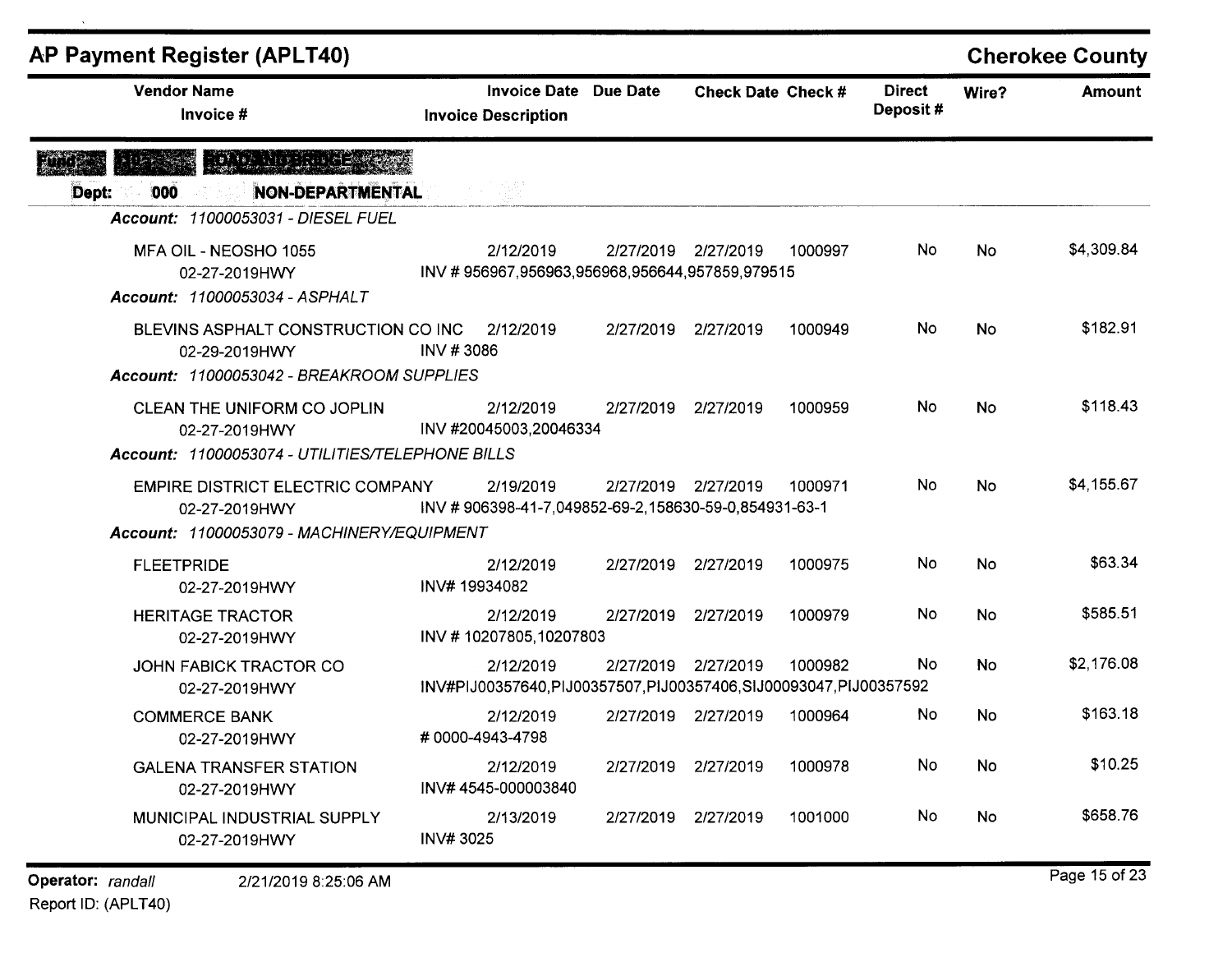| <b>AP Payment Register (APLT40)</b>                                                                  |                            |                                   |                                                                                         |                     |         |                           |           | <b>Cherokee County</b> |
|------------------------------------------------------------------------------------------------------|----------------------------|-----------------------------------|-----------------------------------------------------------------------------------------|---------------------|---------|---------------------------|-----------|------------------------|
| <b>Vendor Name</b><br>Invoice #                                                                      | <b>Invoice Description</b> | <b>Invoice Date</b>               | Due Date                                                                                | Check Date Check #  |         | <b>Direct</b><br>Deposit# | Wire?     | <b>Amount</b>          |
| <b>NATALINIS AUTOMOTIVE</b><br>02-27-2019HWY                                                         |                            | 2/12/2019                         | INV# 693434,693445,693476,693582,693639,693794,693770                                   | 2/27/2019 2/27/2019 | 1001001 | <b>No</b>                 | <b>No</b> | \$408.84               |
| SHAMROCK BOLT AND SCREW CO INC<br>02-27-2019HWY                                                      | INV#307025900              | 2/12/2019                         |                                                                                         | 2/27/2019 2/27/2019 | 1001013 | <b>No</b>                 | <b>No</b> | \$59.80                |
| <b>JOHN FABICK TRACTOR CO</b><br>02-27-2019HWY 1                                                     | INV#<br>79                 | 2/19/2019                         | PIJ00358060, PIJ00357994, PIJ00357995, PIJ00357996, SIJ00093130, PIJ00357778, PIJ003577 | 2/27/2019 2/27/2019 | 1000982 | <b>No</b>                 | <b>No</b> | \$1,946.86             |
| Account: 11000053239 - ASPHALT - DISTRICT #2                                                         |                            |                                   |                                                                                         |                     |         |                           |           |                        |
| <b>CITY OF COLUMBUS</b><br>02-27-2019HWY                                                             |                            | 2/12/2019                         | COUNTY SHARE OF ASPHALT WORK ON COUNTRY ROAD                                            | 2/27/2019 2/27/2019 | 1000956 | <b>No</b>                 | <b>No</b> | \$11,000.00            |
| Subtotal for Department: 000 :<br>tico como a transferencia                                          |                            |                                   |                                                                                         |                     |         |                           |           | \$25,839.47            |
| MELLAR<br><b>NON-DEPARTMENTAL</b><br>Dept:<br>000<br>Account: 14000053021 - PRINTING/OFFICE SUPPLIES |                            |                                   |                                                                                         |                     |         |                           |           | \$25,839.47            |
| QUILL CORPORATION<br>022719 HE                                                                       | INV 4732041                | 2/15/2019                         | 2/27/2019                                                                               | 2/27/2019           | 1001010 | No                        | <b>No</b> | \$15.45                |
| ADMINISTRATIVE SERVICES OF KANSAS<br>022719                                                          | INV CI-00024902            | 2/15/2019                         |                                                                                         | 2/27/2019 2/27/2019 | 1000942 | No.                       | No        | \$150.00               |
| QUILL CORPORATION<br>022719 HE1                                                                      |                            | 2/15/2019<br>INV 4660934, 4698352 |                                                                                         | 2/27/2019 2/27/2019 | 1001010 | <b>No</b>                 | <b>No</b> | \$65.38                |
| <b>QUILL CORPORATION</b><br>022719 HE1                                                               |                            | 2/15/2019<br>INV 4660934, 4698352 | 2/27/2019                                                                               | 2/27/2019           | 1001010 | No.                       | No        | \$64.30                |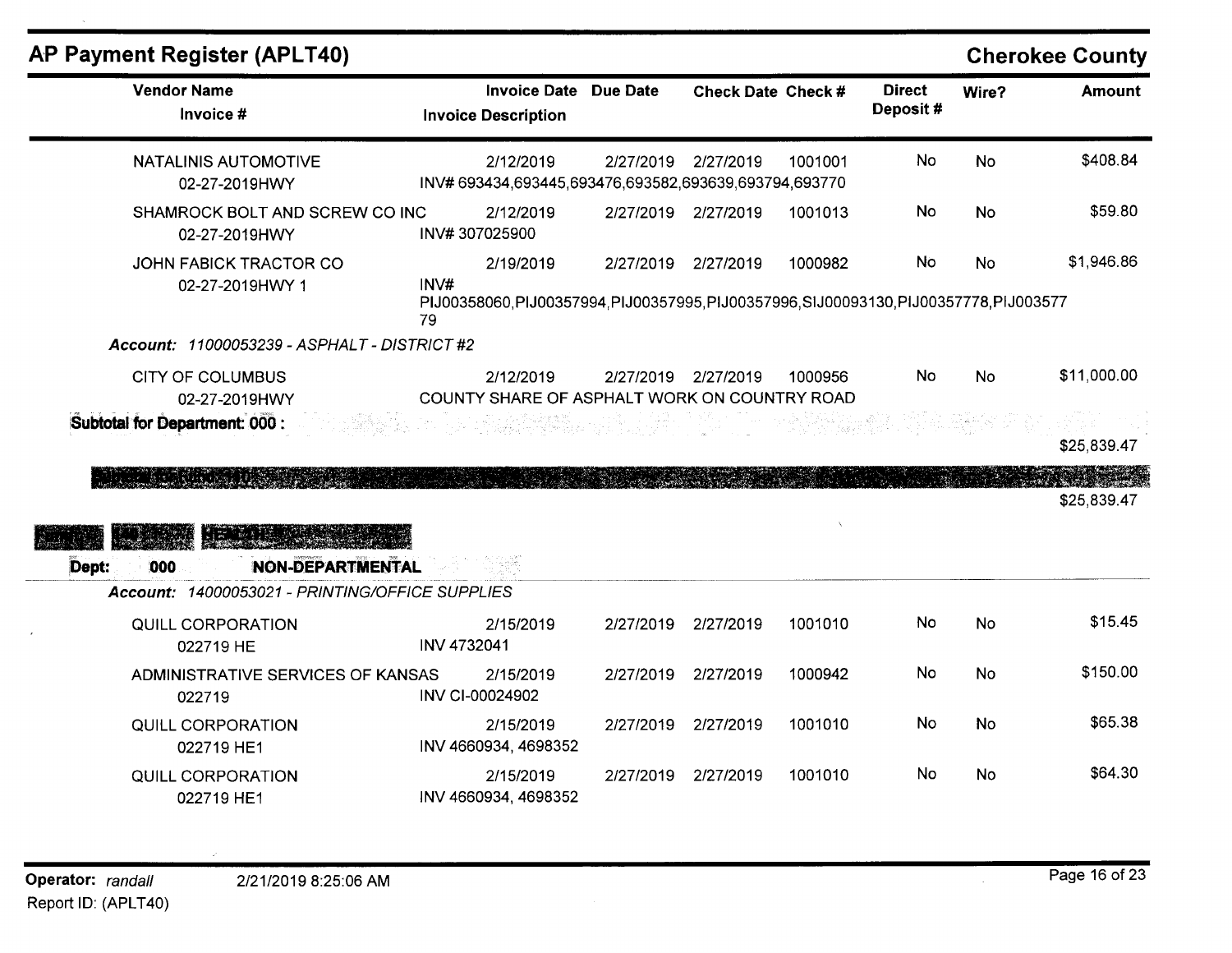|  |  |  | AP Payment Register (APLT40) |
|--|--|--|------------------------------|
|--|--|--|------------------------------|

 $\lambda$ 

# **Cherokee County**

| <b>Vendor Name</b><br>Invoice #                                                 | <b>Invoice Date</b><br><b>Invoice Description</b> | <b>Due Date</b> | <b>Check Date Check #</b> |         | <b>Direct</b><br>Deposit# | Wire?     | <b>Amount</b> |
|---------------------------------------------------------------------------------|---------------------------------------------------|-----------------|---------------------------|---------|---------------------------|-----------|---------------|
| <b>FOUR STATE PRINTING</b><br>022719                                            | 2/15/2019<br><b>SHIPPING</b>                      | 2/27/2019       | 2/27/2019                 | 1000976 | No                        | <b>No</b> | \$10.89       |
| TRUE VALUE COLUMBUS<br>022719 HE<br>Account: 14000053072 - GAS, ELECTRIC, WATER | 2/15/2019<br><b>TRANS A367232</b>                 |                 | 2/27/2019 2/27/2019       | 1001023 | No                        | No.       | \$21.98       |
| <b>VERIZON WIRELESS</b><br>022719                                               | 2/15/2019<br>INV 9824096172                       |                 | 2/27/2019 2/27/2019       | 1001026 | No.                       | <b>No</b> | \$79.80       |
| Account: 14000053075 - DUES/SUBSCRIPTIONS                                       |                                                   |                 |                           |         |                           |           |               |
| <b>DEBRA MURRAY</b><br>022719                                                   | 2/20/2019<br><b>REIMB NURSING LICENSE FEE</b>     | 2/27/2019       | 2/27/2019                 | 1000970 | No.                       | <b>No</b> | \$56.50       |
| <b>LORI FERRARO</b><br>022719                                                   | 2/15/2019<br><b>REIMB NURSING LICENSE FEE</b>     | 2/27/2019       | 2/27/2019                 | 1000993 | No                        | <b>No</b> | \$56.50       |
| Account: 14000053087 - BUILDING RENTAL                                          |                                                   |                 |                           |         |                           |           |               |
| FIRST CHRISTIAN CHURCH PARSONS<br>022719                                        | 2/15/2019<br><b>BUILDING RENTAL</b>               |                 | 2/27/2019 2/27/2019       | 1000974 | No                        | <b>No</b> | \$375.00      |
| <b>CITY OF BAXTER SPRINGS</b><br>022719                                         | 2/15/2019<br><b>BUILDING RENTAL</b>               | 2/27/2019       | 2/27/2019                 | 1000955 | No                        | <b>No</b> | \$20.00       |
| <b>CITY OF GALENA</b><br>022719                                                 | 2/15/2019<br><b>BUILDING RENTAL</b>               |                 | 2/27/2019 2/27/2019       | 1000957 | No                        | <b>No</b> | \$10.00       |
| <b>OSWEGO CHRISTIAN CHURCH</b><br>022719                                        | 2/15/2019<br><b>BUILDING RENTAL</b>               | 2/27/2019       | 2/27/2019                 | 1001008 | No                        | <b>No</b> | \$100.00      |
| Account: 14000053182 - PROFESSIONAL CONTRACTS                                   |                                                   |                 |                           |         |                           |           |               |
| CRAWFORD COUNTY HEALTH DEPT<br>022719                                           | 2/15/2019<br><b>CONTRACT SERVICES</b>             | 2/27/2019       | 2/27/2019                 | 1000967 | No                        | <b>No</b> | \$377.03      |
| <b>MANZER FAMILY MEDICINE</b><br>022719                                         | 2/15/2019<br><b>CONTRACTED SERVICES</b>           | 2/27/2019       | 2/27/2019                 | 1000994 | No                        | No        | \$100.00      |

Page 17 of 23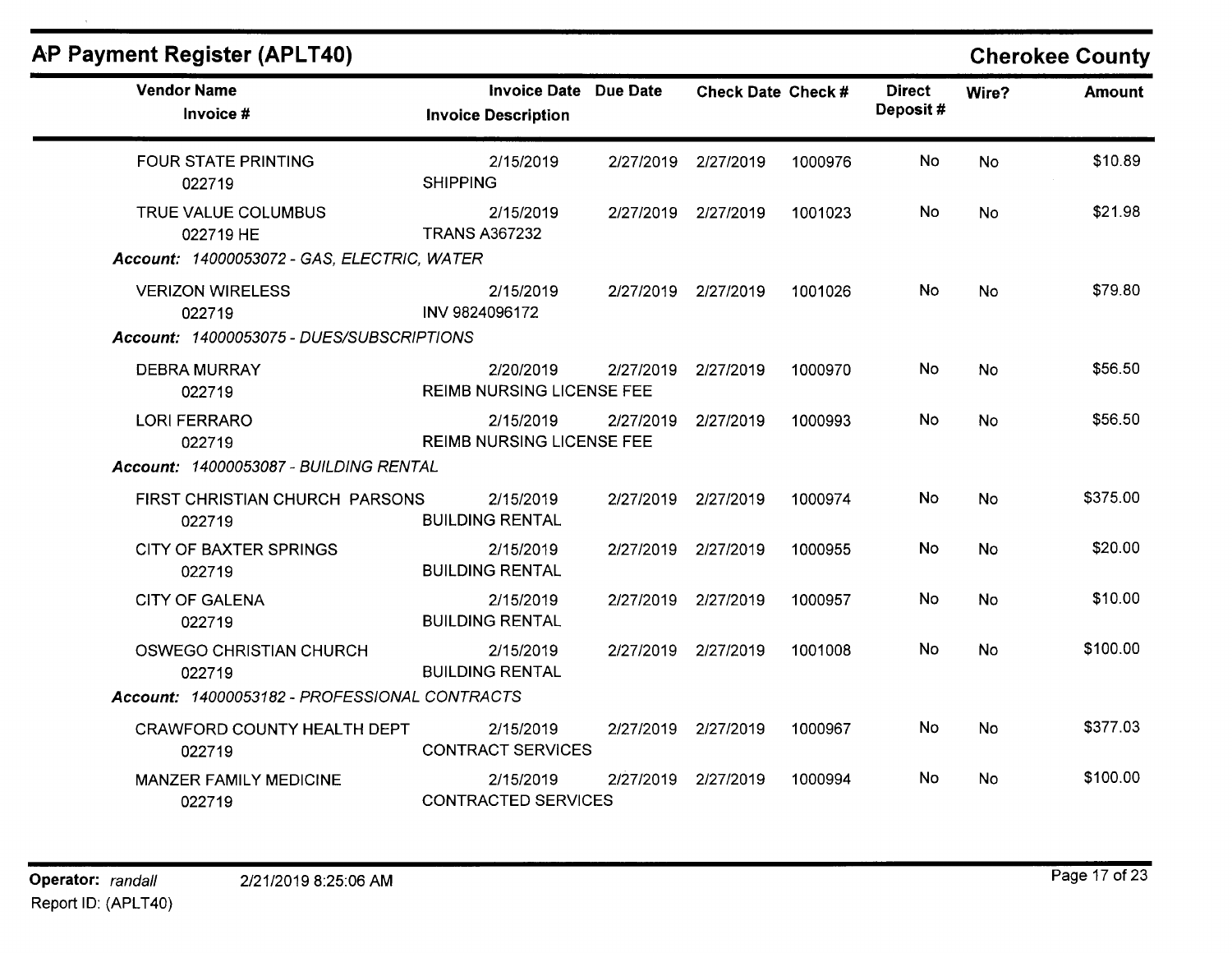| <b>AP Payment Register (APLT40)</b>                                                                         |                                                    |           |                     |         |                           |           | <b>Cherokee County</b> |
|-------------------------------------------------------------------------------------------------------------|----------------------------------------------------|-----------|---------------------|---------|---------------------------|-----------|------------------------|
| <b>Vendor Name</b><br>Invoice #                                                                             | <b>Invoice Date</b><br><b>Invoice Description</b>  | Due Date  | Check Date Check #  |         | <b>Direct</b><br>Deposit# | Wire?     | <b>Amount</b>          |
| Subtotal for Department: 000 :                                                                              | 그는 그대로 그린 그의 바로가 오르는 그 사일입니                        |           |                     |         |                           |           | \$1,502.83             |
|                                                                                                             |                                                    |           |                     |         |                           |           | \$1,502.83             |
| <b>Alterative NORTH</b><br><b>NON-DEPARTMENTAL</b><br>000<br>Dept:<br>Account: 16000053073 - TRANSPORTATION |                                                    |           |                     |         |                           |           |                        |
| <b>COMMERCE BANK</b><br>022719 CL<br>Account: 16000053077 - HOTEL RENTALS                                   | 2/12/2019<br>ACCT 0000-1003-7232                   | 2/27/2019 | 2/27/2019           | 1000963 | No                        | <b>No</b> | \$11.00                |
| <b>COMMERCE BANK</b><br>022719 CL                                                                           | 2/12/2019<br>ACCT 0000-1003-7232                   | 2/27/2019 | 2/27/2019           | 1000963 | No                        | No        | \$200.42               |
| Subtotal for Department: 000 :                                                                              |                                                    |           |                     |         |                           |           | \$211.42               |
| ATA BELLARA DE                                                                                              |                                                    |           |                     |         |                           |           | \$211.42               |
| <b>NON-DEPARTMENTAL</b><br>000<br>Dept:<br>Account: 22400053300 - MISC PAID OUT                             |                                                    |           |                     |         |                           |           |                        |
| AT&T<br>022719                                                                                              | 2/12/2019<br>ACCT 316140-99420987, 316140-01004978 |           | 2/27/2019 2/27/2019 | 1000945 | No                        | <b>No</b> | \$732.22               |
| CRAW-KAN TELEPHONE COOPERATIVE INC<br>022719 224                                                            | 2/12/2019<br>INV 1818SZ10901.032                   |           | 2/27/2019 2/27/2019 | 1000968 | <b>No</b>                 | No        | \$196.00               |
| AT&T<br>022719                                                                                              | 2/12/2019<br>ACCT 316140-99420987, 316140-01004978 |           | 2/27/2019 2/27/2019 | 1000945 | <b>No</b>                 | No        | \$855.70               |

 $\lambda$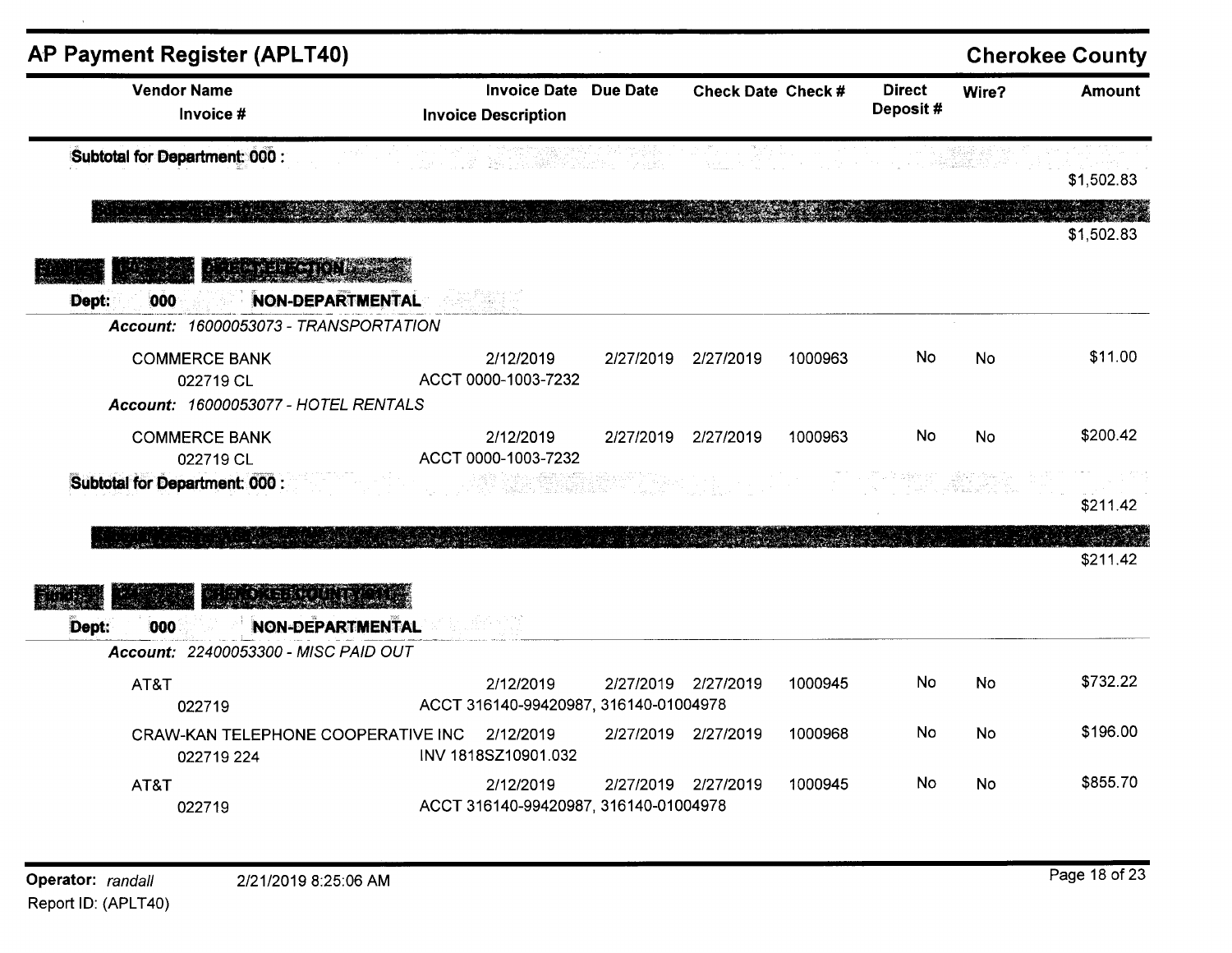| <b>AP Payment Register (APLT40)</b>                                                        |                                                                                                                                                                                                                        |           |                           |         |                           |           | <b>Cherokee County</b> |
|--------------------------------------------------------------------------------------------|------------------------------------------------------------------------------------------------------------------------------------------------------------------------------------------------------------------------|-----------|---------------------------|---------|---------------------------|-----------|------------------------|
| <b>Vendor Name</b><br>Invoice #                                                            | <b>Invoice Date Due Date</b><br><b>Invoice Description</b>                                                                                                                                                             |           | <b>Check Date Check #</b> |         | <b>Direct</b><br>Deposit# | Wire?     | <b>Amount</b>          |
| UR SOLUTIONS<br>022719                                                                     | 2/12/2019<br>INV 20190105                                                                                                                                                                                              | 2/27/2019 | 2/27/2019                 | 1001025 | No                        | No        | \$47.50                |
| <b>OMNIGO SOFTWARE</b><br>022719                                                           | 2/12/2019<br><b>INV I-OS000431</b>                                                                                                                                                                                     | 2/27/2019 | 2/27/2019                 | 1001007 | No                        | No        | \$594.00               |
| <b>COLUMBUS TELEPHONE COMPANY</b><br>022719 224                                            | 2/12/2019<br><b>ACCT 173</b>                                                                                                                                                                                           |           | 2/27/2019 2/27/2019       | 1000961 | No                        | No        | \$506.72               |
| Subtotal for Department: 000 :                                                             |                                                                                                                                                                                                                        |           | <b>图第2部的图</b>             |         |                           |           | \$2,932.14             |
|                                                                                            |                                                                                                                                                                                                                        |           |                           |         |                           |           | \$2,932.14             |
| <b>NON-DEPARTMENTAL</b><br>000<br>Dept:<br>Account: 23000053021 - PRINTING/OFFICE SUPPLIES | an sa tanah dan salah salah salah salah salah salah salah salah salah salah salah salah salah salah.<br>Salah salah salah salah salah salah salah salah salah salah salah salah salah salah salah salah salah salah sa |           |                           |         |                           |           |                        |
| <b>COMMERCE BANK</b>                                                                       | 2/14/2019                                                                                                                                                                                                              | 2/27/2019 | 2/27/2019                 | 1000963 | No                        | <b>No</b> | \$60.68                |
| 022719 APP1                                                                                | ACCT 0000-8660-5508                                                                                                                                                                                                    |           |                           |         | No                        |           | \$27.24                |
| <b>COMMERCE BANK</b><br>022719 APP<br>Account: 23000053078 - LEGAL PRINTING/ADVERTISING    | 2/14/2019<br>ACCT 0000-3163-7697,                                                                                                                                                                                      | 2/27/2019 | 2/27/2019                 | 1000963 |                           | No        |                        |
| <b>COLUMBUS NEWS REPORT</b><br>022719                                                      | 2/15/2019<br><b>LEGAL NOTICE</b>                                                                                                                                                                                       | 2/27/2019 | 2/27/2019                 | 1000960 | No                        | <b>No</b> | \$20.00                |
| Subtotal for Department: 000 :                                                             |                                                                                                                                                                                                                        |           |                           |         |                           |           | \$107.92               |
| 민준이는 이번에 대한 비리가 나서 있다.                                                                     |                                                                                                                                                                                                                        |           |                           |         |                           |           | - A 44<br>\$107.92     |
| Daynan manazir                                                                             |                                                                                                                                                                                                                        |           |                           |         |                           |           |                        |
| Dept:<br><b>NON-DEPARTMENTAL</b><br>000                                                    |                                                                                                                                                                                                                        |           |                           |         |                           |           |                        |
| Operator: randall<br>2/21/2019 8:25:06 AM                                                  |                                                                                                                                                                                                                        |           |                           |         |                           |           | Page 19 of 23          |

Report ID: (APLT40)

 $\Lambda$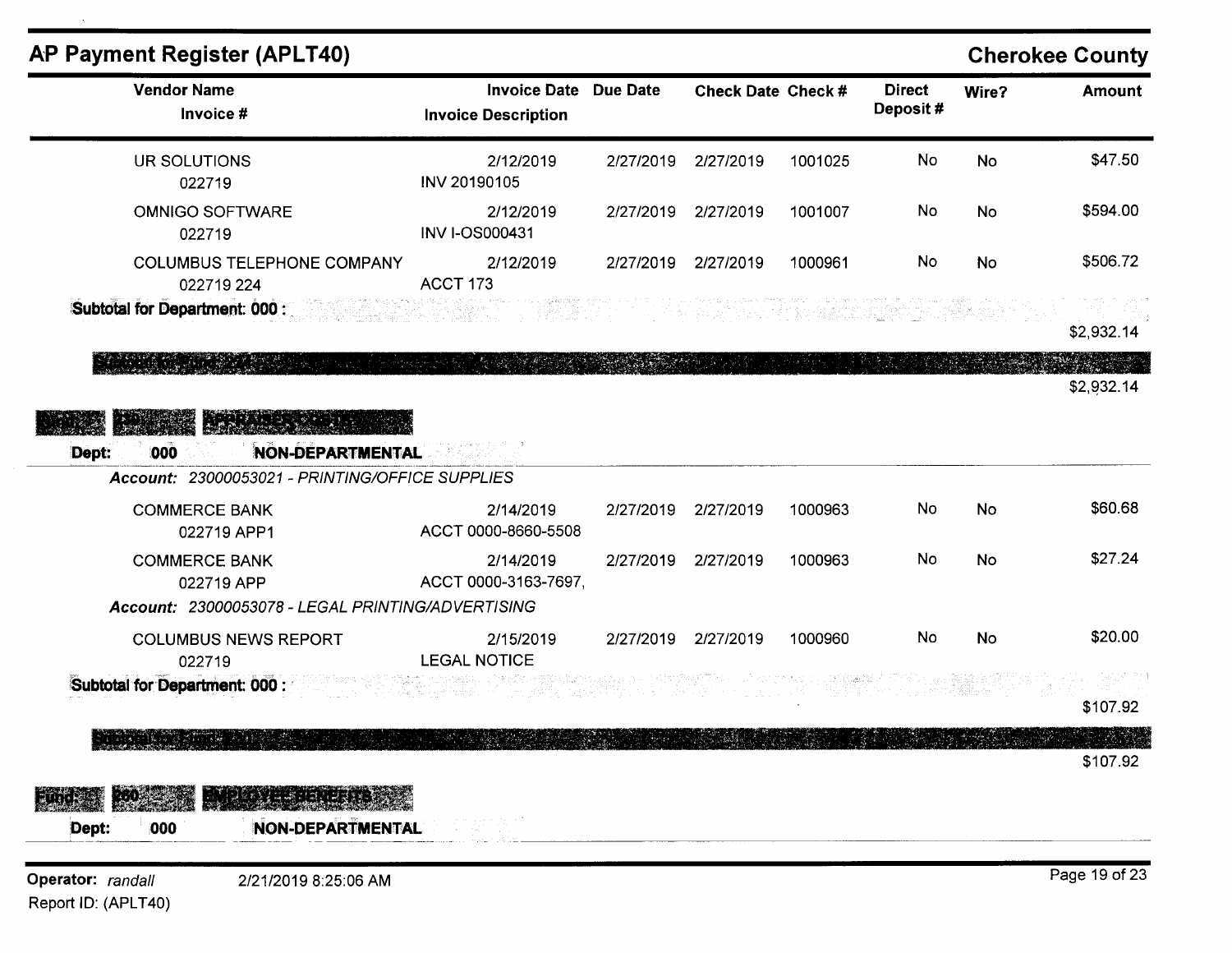| <b>AP Payment Register (APLT40)</b>                                                 |              |                                                   |                 |                                                                                                                                                                                                                                  |         |                           |       | <b>Cherokee County</b> |
|-------------------------------------------------------------------------------------|--------------|---------------------------------------------------|-----------------|----------------------------------------------------------------------------------------------------------------------------------------------------------------------------------------------------------------------------------|---------|---------------------------|-------|------------------------|
| <b>Vendor Name</b><br>Invoice #                                                     |              | <b>Invoice Date</b><br><b>Invoice Description</b> | <b>Due Date</b> | <b>Check Date Check #</b>                                                                                                                                                                                                        |         | <b>Direct</b><br>Deposit# | Wire? | <b>Amount</b>          |
| Account: 26000053215 - MERITAIN HEALTH                                              |              |                                                   |                 |                                                                                                                                                                                                                                  |         |                           |       |                        |
| <b>MERITAIN HEALTH</b><br>022719                                                    |              | 2/14/2019<br>GROUP 02438, CHEROKEE CO, MARCH 2019 |                 | 2/27/2019 2/27/2019                                                                                                                                                                                                              | 1000996 | No                        | No    | \$59,561.71            |
| Subtotal for Department: 000 :                                                      |              |                                                   |                 | in a state of the state of the state of the state of the state of the state of the state of the state of the s<br>The state of the state of the state of the state of the state of the state of the state of the state of the st |         |                           |       | \$59,561.71            |
|                                                                                     |              |                                                   |                 |                                                                                                                                                                                                                                  |         |                           |       | \$59,561.71            |
| <b>AND APPROXIMAGE</b><br>NON-DEPARTMENTAL<br>Dept:<br>000                          |              |                                                   |                 |                                                                                                                                                                                                                                  |         |                           |       |                        |
| Account: 30000053074 - TELEPHONE BILLS                                              |              |                                                   |                 |                                                                                                                                                                                                                                  |         |                           |       |                        |
| <b>CENTURYLINK</b><br>022719 EL                                                     |              | 2/12/2019<br>ACCT 313571296, 313355170            | 2/27/2019       | 2/27/2019                                                                                                                                                                                                                        | 1000951 | No                        | No    | \$2.20                 |
| <b>CENTURYLINK</b><br>022719 EL                                                     |              | 2/12/2019<br>ACCT 313571296, 313355170            | 2/27/2019       | 2/27/2019                                                                                                                                                                                                                        | 1000951 | No                        | No    | \$155.93               |
| Subtotal for Department: 000 :                                                      |              |                                                   |                 |                                                                                                                                                                                                                                  |         |                           |       | \$158.13               |
|                                                                                     |              |                                                   |                 |                                                                                                                                                                                                                                  |         |                           |       | \$158.13               |
|                                                                                     |              |                                                   |                 |                                                                                                                                                                                                                                  |         |                           |       |                        |
| <b>NON-DEPARTMENTAL</b><br>Dept:<br>000<br>Account: 33000053089 - OTHER CONTRACTUAL | 그렇게 그는 대리 부분 |                                                   |                 |                                                                                                                                                                                                                                  |         |                           |       |                        |
|                                                                                     |              |                                                   |                 | 2/27/2019 2/27/2019                                                                                                                                                                                                              |         | No                        |       | \$7,721.05             |
| <b>KDHE</b><br>02-27-2019SEWER                                                      |              | 2/12/2019<br>INV# KWPCRF PROJECT # C20 174501     |                 |                                                                                                                                                                                                                                  | 1000989 |                           | No    |                        |
| COPY PRODUCTS INC<br>02-27-2019SEWER                                                | INV#270899   | 2/19/2019                                         |                 | 2/27/2019 2/27/2019                                                                                                                                                                                                              | 1000966 | No                        | No    | \$118.60               |

 $\overline{\phantom{a}}$ 

 $\sim$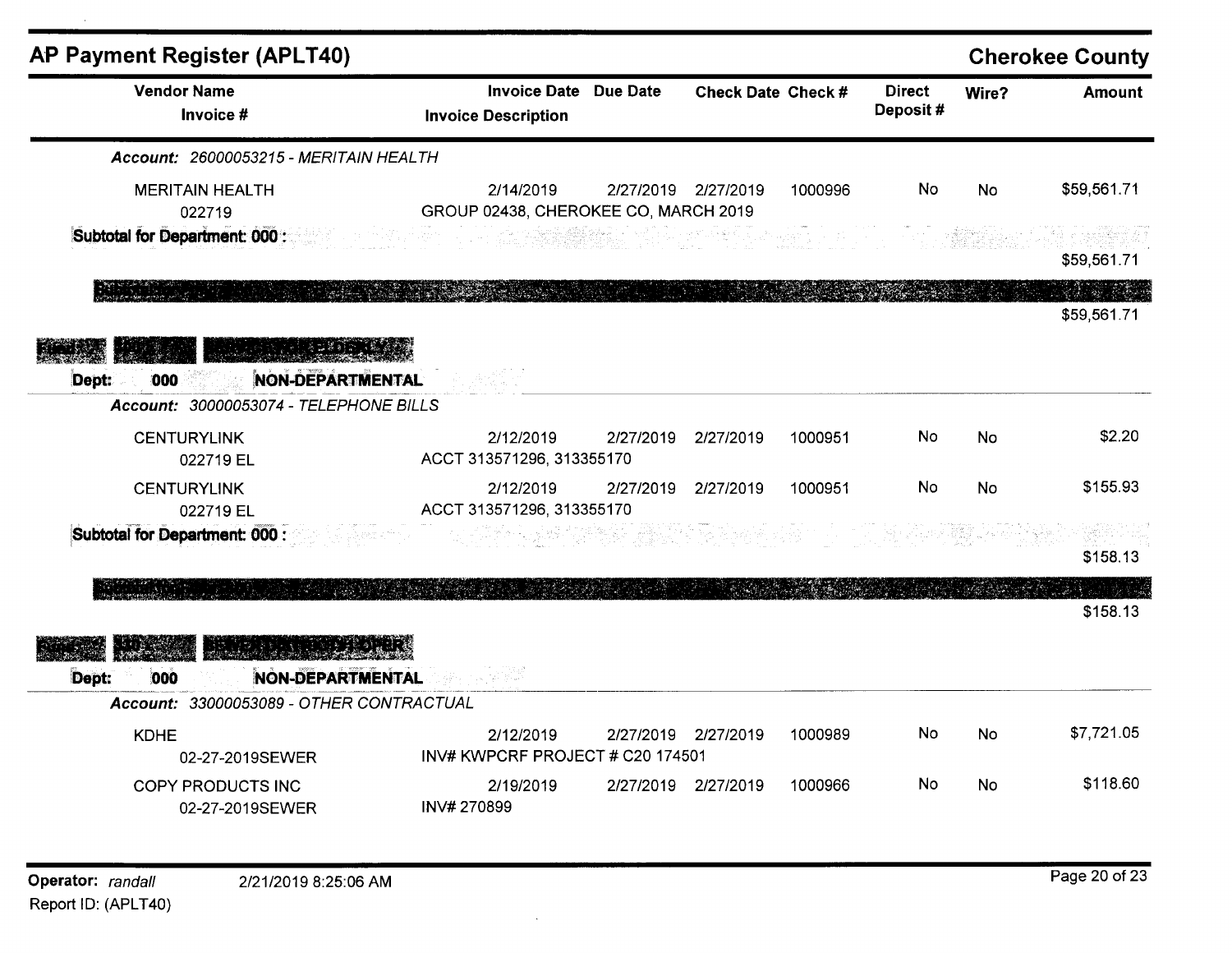| <b>AP Payment Register (APLT40)</b>      |                                                                                                                                                               |                                           |                           |         |                           |           | <b>Cherokee County</b>           |
|------------------------------------------|---------------------------------------------------------------------------------------------------------------------------------------------------------------|-------------------------------------------|---------------------------|---------|---------------------------|-----------|----------------------------------|
| <b>Vendor Name</b><br>Invoice #          | <b>Invoice Date Due Date</b><br><b>Invoice Description</b>                                                                                                    |                                           | <b>Check Date Check #</b> |         | <b>Direct</b><br>Deposit# | Wire?     | <b>Amount</b>                    |
| Subtotal for Department: 000 :           | a na matanggunian na Kabupatèn Kaléndhengan<br>Kabupatèn Kabupatèn Kaléndhengan Kabupatèn Kaléndhengan Kabupatèn Kabupatèn Kabupatèn Kabupatèn Kabupatèn Kabu |                                           |                           |         |                           |           | \$7,839.65                       |
|                                          |                                                                                                                                                               |                                           |                           |         |                           |           | \$7,839.65                       |
| <b>BE GRIEVADE GATGER</b>                |                                                                                                                                                               |                                           |                           |         |                           |           |                                  |
| <b>NON-DEPARTMENTAL</b><br>Dept:<br>000  |                                                                                                                                                               |                                           |                           |         |                           |           |                                  |
| Account: 41300053230 - TRAVEL EXPENSES   |                                                                                                                                                               |                                           |                           |         |                           |           |                                  |
| <b>COMMERCE BANK</b><br>022719 ATT1      | 2/19/2019<br>ACCT 0000-3278-5388                                                                                                                              |                                           | 2/27/2019 2/27/2019       | 1000963 | No                        | No        | \$656.00                         |
| Subtotal for Department: 000 :           |                                                                                                                                                               |                                           |                           |         |                           |           |                                  |
|                                          |                                                                                                                                                               |                                           |                           |         |                           |           |                                  |
|                                          |                                                                                                                                                               |                                           |                           |         |                           |           |                                  |
| $\frac{1}{2}$                            |                                                                                                                                                               |                                           |                           |         |                           |           |                                  |
|                                          |                                                                                                                                                               |                                           |                           |         |                           |           |                                  |
|                                          |                                                                                                                                                               |                                           |                           |         |                           |           |                                  |
| <b>NON-DEPARTMENTAL</b><br>000<br>Dept:  |                                                                                                                                                               |                                           |                           |         |                           |           |                                  |
| Account: 46000053089 - OTHER CONTRACTUAL |                                                                                                                                                               |                                           |                           |         |                           |           | \$656.00<br>\$656.00             |
| <b>COMMERCE BANK</b>                     | 2/19/2019                                                                                                                                                     |                                           | 2/27/2019 2/27/2019       | 1000963 | No                        | <b>No</b> |                                  |
| 022719 SH                                | ACCT 0000-0198-5001                                                                                                                                           |                                           |                           |         |                           |           |                                  |
| Subtotal for Department: 000 :           |                                                                                                                                                               | 한 호텔 발표 : 100%<br>기타 : 100% : 100% : 100% |                           |         |                           |           |                                  |
|                                          |                                                                                                                                                               |                                           |                           |         |                           |           |                                  |
|                                          |                                                                                                                                                               |                                           |                           |         |                           |           | \$620.00<br>\$620.00<br>\$620.00 |
| THE RIVER                                |                                                                                                                                                               |                                           |                           |         |                           |           |                                  |

Operator: randall Report ID: (APLT40)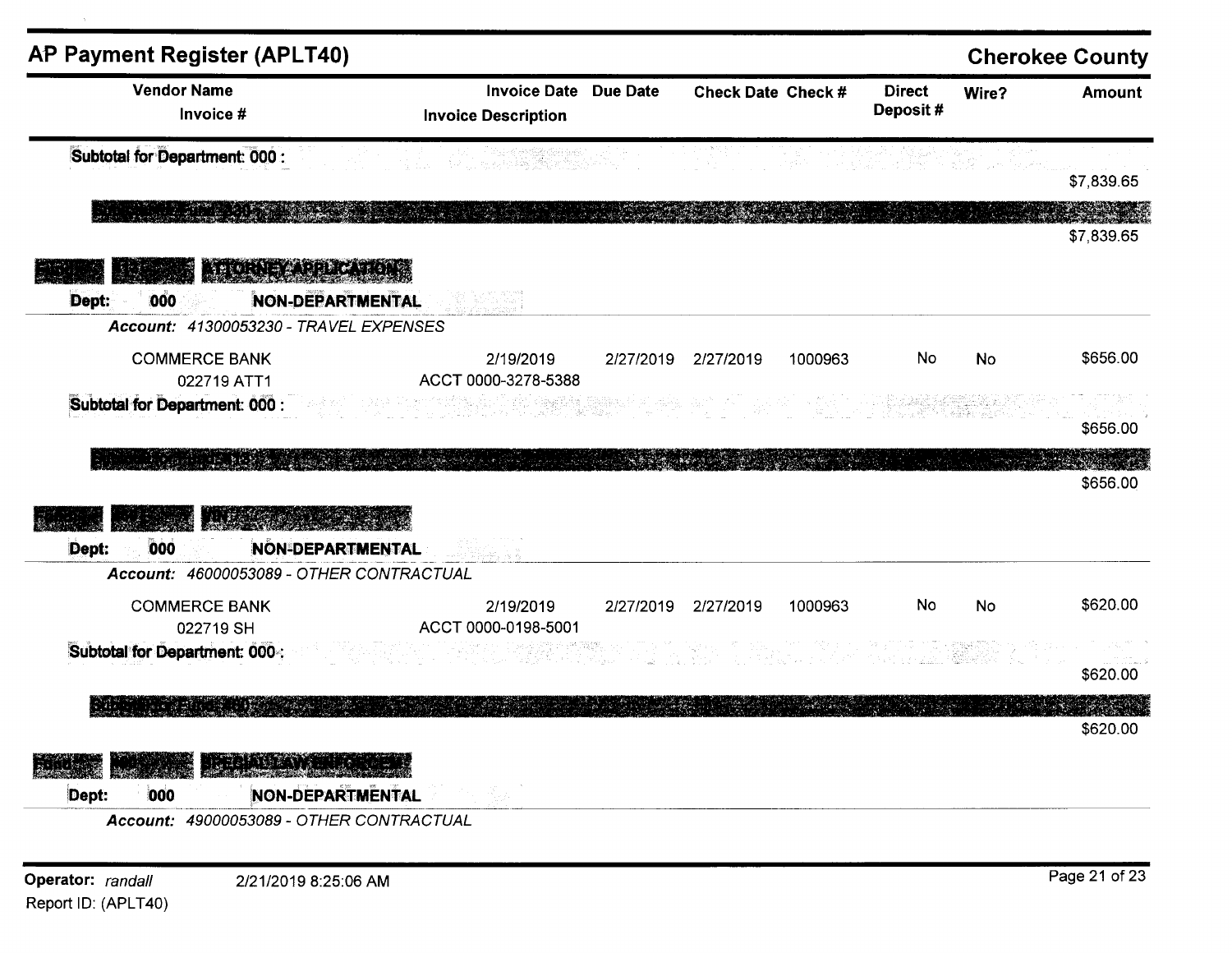| <b>AP Payment Register (APLT40)</b>                                             |                                                   |                 |                           |         |                                   |           | <b>Cherokee County</b> |
|---------------------------------------------------------------------------------|---------------------------------------------------|-----------------|---------------------------|---------|-----------------------------------|-----------|------------------------|
| <b>Vendor Name</b><br>Invoice #                                                 | <b>Invoice Date</b><br><b>Invoice Description</b> | <b>Due Date</b> | <b>Check Date Check #</b> |         | <b>Direct</b><br>Deposit#         | Wire?     | <b>Amount</b>          |
| MISSOURI SOUTHERN STATE UNIV<br>022719<br>Account: 49000053300 - MISC PAID OUT  | 2/12/2019<br>CONTRACT 2019010014                  | 2/27/2019       | 2/27/2019                 | 1000999 | <b>No</b>                         | <b>No</b> | \$3,000.00             |
| <b>COMMERCE BANK</b><br>022719 SH 5                                             | 2/19/2019<br>ACCT0000-0198-5019                   | 2/27/2019       | 2/27/2019                 | 1000963 | No                                | <b>No</b> | \$202.65               |
| Subtotal for Department: 000 :                                                  |                                                   |                 |                           |         |                                   |           | 나가 전에 따른<br>\$3,202.65 |
| 000<br><b>NON-DEPARTMENTAL</b><br>Dept:<br>Account: 49600053300 - MISC PAID OUT |                                                   |                 |                           |         |                                   |           | \$3,202.65             |
| <b>COMMERCE BANK</b><br>022719 ATT 2                                            | 2/19/2019<br>ACCT 0000-0198-5126                  | 2/27/2019       | 2/27/2019                 | 1000963 | <b>No</b>                         | <b>No</b> | \$115.90               |
| Subtotal for Department: 000 :                                                  |                                                   |                 |                           |         |                                   |           | \$115.90               |
|                                                                                 |                                                   |                 |                           |         |                                   |           | \$115.90               |
|                                                                                 |                                                   |                 |                           |         | Total for Bank 1 Account 1120298: |           | \$187,952.10           |
|                                                                                 |                                                   |                 |                           |         | ***** Total Invoices Paid:        |           | \$187,952.10           |